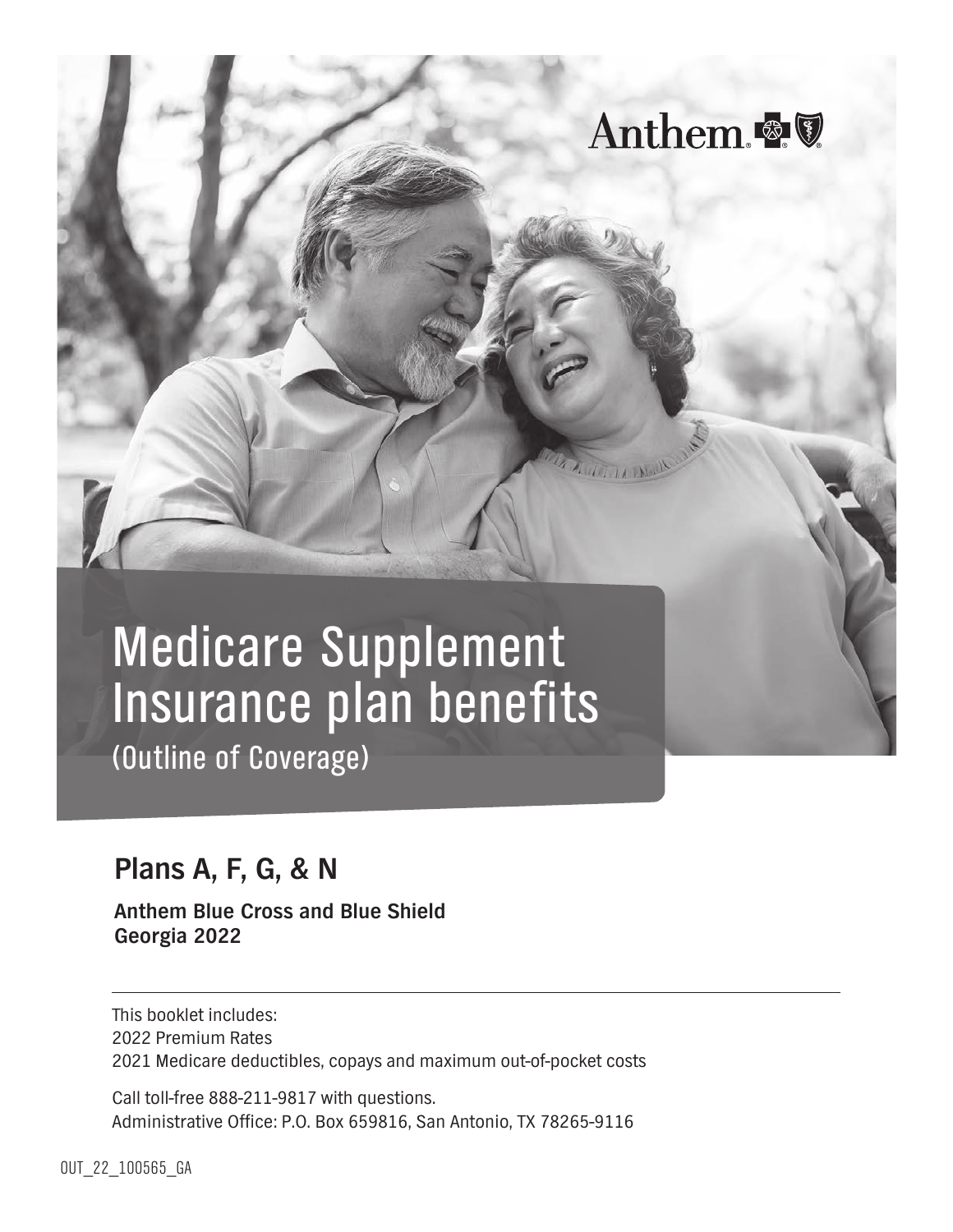## **Benefit Chart of Medicare Supplement Plans Sold for Effective Dates on or after January 1, 2020**

This chart shows the benefits included in each of the standard Medicare Supplement plans.

Every company must make Plan "A" available. Some plans may not be available. Only applicants **first** eligible for Medicare before 2020 may purchase Plans C, F and high deductible F.

**Plans shown in gray are available for purchase.** These same plans are available to those who are under 65 and qualify for Medicare due to disability.

Note:  $A'''$  means 100% of the benefit is paid.

| <b>Benefits</b>                                                                                                                            |                | <b>Plans Available to All Applicants</b> |              |                |            |            |     |                                              |  | Medicare first eligible<br>before 2020 only |       |
|--------------------------------------------------------------------------------------------------------------------------------------------|----------------|------------------------------------------|--------------|----------------|------------|------------|-----|----------------------------------------------|--|---------------------------------------------|-------|
|                                                                                                                                            | $\overline{A}$ | B                                        | D            | G <sup>1</sup> | K          | L          | M   | N                                            |  | $\mathbf C$                                 | $F^1$ |
| <b>Medicare Part A</b><br>coinsurance and<br>hospital coverage (up<br>to an additional 365<br>days after Medicare<br>benefits are used up) |                |                                          |              |                |            |            |     |                                              |  |                                             |       |
| Medicare Part B<br>coinsurance<br>or copayment                                                                                             |                |                                          |              |                | 50%        | 75%        |     | $\checkmark$<br>copays<br>apply <sup>3</sup> |  |                                             |       |
| Blood (first three pints)                                                                                                                  |                |                                          |              |                | 50%        | 75%        |     |                                              |  |                                             |       |
| Part A hospice<br>care coinsurance<br>or copayment                                                                                         |                |                                          |              | $\checkmark$   | 50%        | 75%        |     |                                              |  |                                             |       |
| Skilled nursing<br>facility coinsurance                                                                                                    |                |                                          | $\checkmark$ | $\checkmark$   | 50%        | 75%        |     |                                              |  |                                             |       |
| Medicare<br>Part A deductible                                                                                                              |                |                                          | $\checkmark$ |                | 50%        | 75%        | 50% |                                              |  |                                             |       |
| Medicare<br>Part B deductible                                                                                                              |                |                                          |              |                |            |            |     |                                              |  |                                             |       |
| Medicare Part B<br>excess charges                                                                                                          |                |                                          |              |                |            |            |     |                                              |  |                                             |       |
| Foreign travel<br>emergency<br>(up to plan limits)                                                                                         |                |                                          |              |                |            |            |     |                                              |  |                                             |       |
| Out-of-pocket limit<br>in $2021^2$                                                                                                         |                |                                          |              |                | $$6,220^2$ | $$3,110^2$ |     |                                              |  |                                             |       |

<sup>1</sup> Plans F and G also have a high deductible option, which require first paying a plan deductible of \$2,370 before the plan begins to pay. Once the plan deductible is met, the plan pays 100% of covered services for the rest of the calendar year. High deductible plan G does not cover the Medicare Part B deductible. However, high deductible plans F and G count your payment of the Medicare Part B deductible toward meeting the plan deductible. We do not offer High Deductible Plans F or G.

<sup>2</sup> Plans K and L pay 100% of covered services for the rest of the calendar year once you meet the out-of-pocket yearly limit.

<sup>3</sup> Plan N pays 100% of the Part B coinsurance, except for a copayment of up to \$20 for some office visits and up to a \$50 copayment for emergency room visits that do not result in an inpatient admission.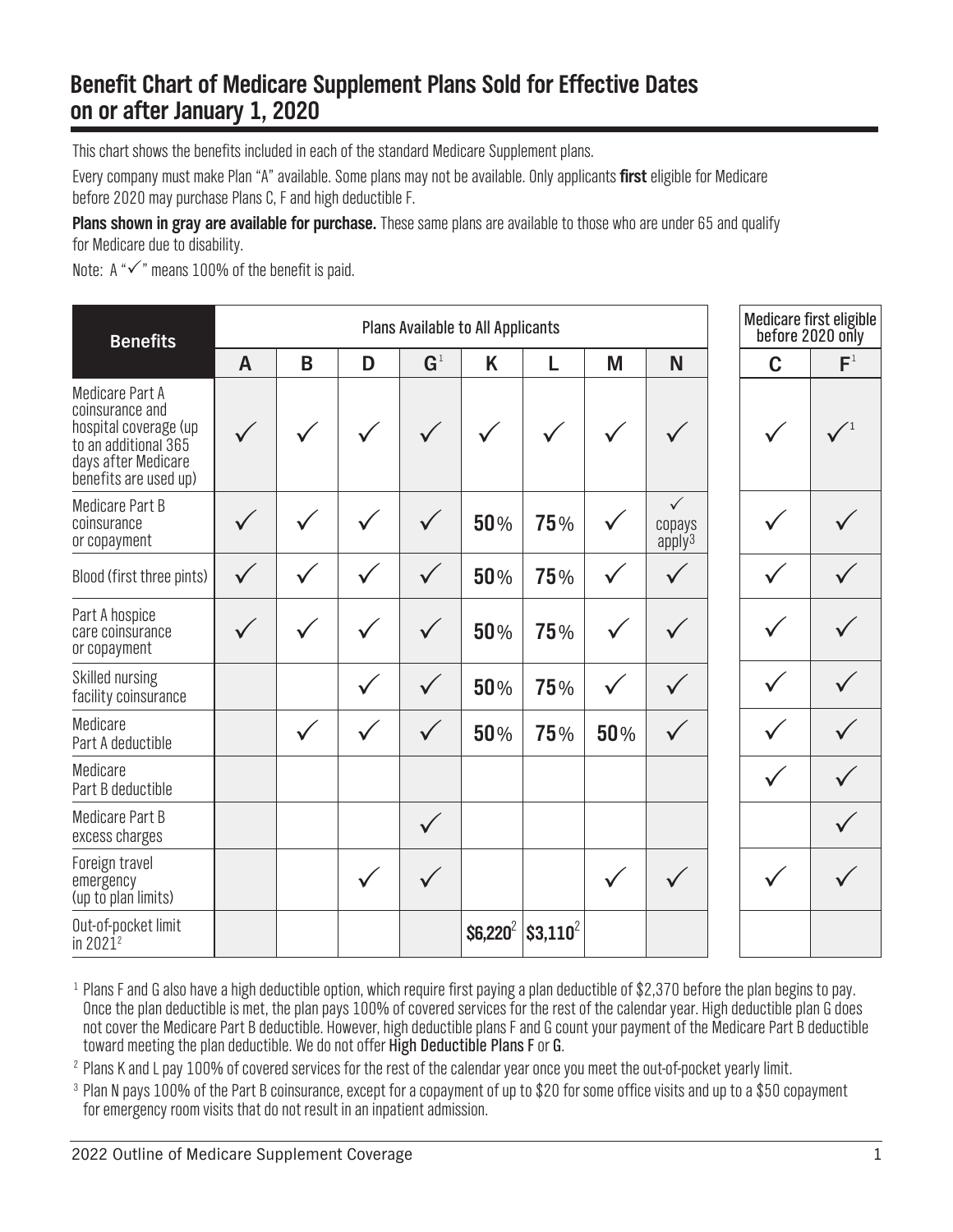# Finding the right plan for you

# **Plans A, F, G, & N | Effective January 1, 2022**

Premiums can change.

### **Next steps**

- Compare the individual plan pages
- Choose the plan that meets your needs

### **Find your premium**

Premiums for the plan you choose are determined by several factors, including age, county you live in, tobacco use and gender. Premium may adjust in the future as a result of the cost of medical services and supplies, but not because of age.



### **How to save on your monthly premium**

#### **Pay yearly or with automatic bank draft**

- Save up to \$48 when you pay your premium for the year.
- Save \$2 a month when you pay by automatic bank draft.

#### **Household Discount Program**

<sup>1</sup> Save 5% when more than one member in your household is enrolled in one of our Medicare Supplement insurance plans.‡



# **Ready to enroll?**

Go to the Application section of this booklet.

‡ Available on coverage effective dates June 1, 2010 or after. Members must occupy the same housing unit.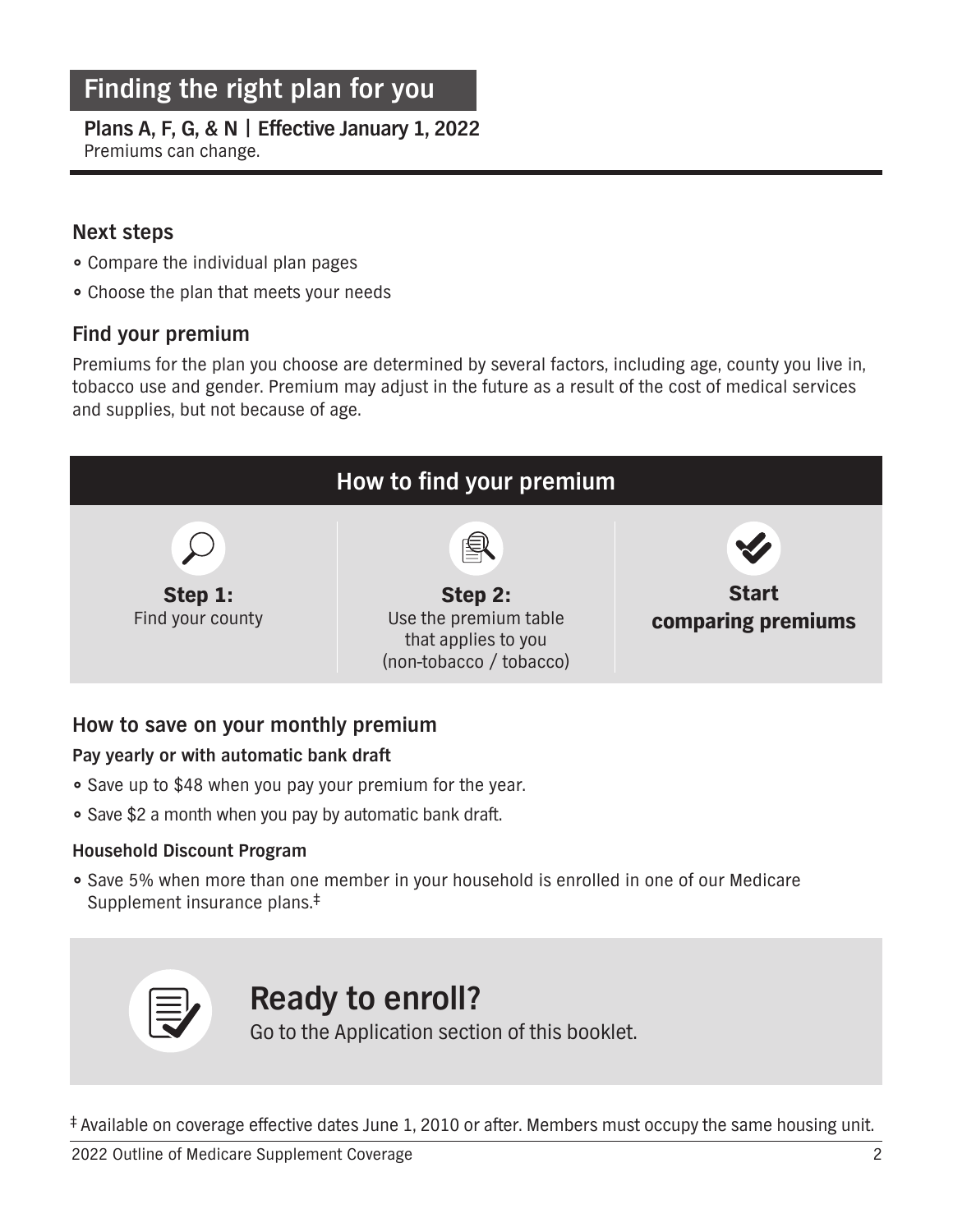# **Plans A, F, G, & N | Effective January 1, 2022**

Premiums can change.

### Step 1: Determine your Rating Area | County Area Guide



**Find the county you live in** from the list below.



**Got your Rating Area?**  Now you are ready to go to Step 2.

| County          | Area           | County        | Area           | County        | Area           | County            | Area           |
|-----------------|----------------|---------------|----------------|---------------|----------------|-------------------|----------------|
| Appling         | $\overline{2}$ | Candler       | $\overline{2}$ | Dade          | $\overline{2}$ | Gilmer            | $\overline{2}$ |
| Atkinson        | $\overline{2}$ | Carroll       | $\overline{2}$ | Dawson        | $\overline{2}$ | Glascock          | $\overline{2}$ |
| Bacon           | $\overline{2}$ | Catoosa       | $\overline{2}$ | Decatur       | $\overline{2}$ | Glynn             | $\overline{2}$ |
| <b>Baker</b>    | $\overline{2}$ | Charlton      | $\overline{2}$ | <b>DeKalb</b> | $\mathbf{1}$   | Gordon            | $\overline{2}$ |
| <b>Baldwin</b>  | $\overline{2}$ | Chatham       | $\overline{2}$ | Dodge         | $\overline{2}$ | Grady             | $\overline{2}$ |
| <b>Banks</b>    | $\overline{2}$ | Chattahoochee | $\overline{2}$ | <b>Dooly</b>  | $\overline{2}$ | Greene            | $\overline{2}$ |
| <b>Barrow</b>   | $\overline{2}$ | Chattooga     | $\overline{2}$ | Dougherty     | $\overline{2}$ | Gwinnett          | $\mathbf{1}$   |
| <b>Bartow</b>   | $\overline{2}$ | Cherokee      | $\overline{2}$ | Douglas       | $\mathbf{1}$   | Habersham         | $\overline{2}$ |
| <b>Ben Hill</b> | $\overline{2}$ | Clarke        | $\overline{2}$ | Early         | $\overline{2}$ | Hall              | $\overline{2}$ |
| <b>Berrien</b>  | $\overline{2}$ | Clay          | $\overline{2}$ | <b>Echols</b> | $\overline{2}$ | Hancock           | $\overline{2}$ |
| <b>Bibb</b>     | $\overline{2}$ | Clayton       | $\mathbf{1}$   | Effingham     | $\overline{2}$ | Haralson          | $\overline{2}$ |
| Bleckley        | $\overline{2}$ | Clinch        | $\overline{2}$ | Elbert        | $\overline{2}$ | Harris            | $\overline{2}$ |
| <b>Brantley</b> | $\overline{2}$ | Cobb          | $\mathbf{1}$   | Emanuel       | $\overline{2}$ | Hart              | $\overline{2}$ |
| <b>Brooks</b>   | $\overline{2}$ | Coffee        | $\overline{2}$ | Evans         | $\overline{2}$ | Heard             | $\overline{2}$ |
| <b>Bryan</b>    | $\overline{2}$ | Colquitt      | $\overline{2}$ | Fannin        | $\overline{2}$ | Henry             | $\mathbf{1}$   |
| <b>Bulloch</b>  | $\overline{2}$ | Columbia      | $\overline{2}$ | Fayette       | $\mathbf{1}$   | Houston           | $\overline{2}$ |
| <b>Burke</b>    | $\overline{2}$ | Cook          | $\overline{2}$ | Floyd         | $\overline{2}$ | Irwin             | $\overline{2}$ |
| <b>Butts</b>    | $\overline{2}$ | Coweta        | $\overline{2}$ | Forsyth       | $\overline{2}$ | Jackson           | $\overline{2}$ |
| Calhoun         | $\overline{2}$ | Crawford      | $\overline{2}$ | Franklin      | $\overline{2}$ | Jasper            | $\overline{2}$ |
| Camden          | $\overline{2}$ | Crisp         | $\overline{2}$ | Fulton        | $\mathbf{1}$   | <b>Jeff Davis</b> | $\overline{2}$ |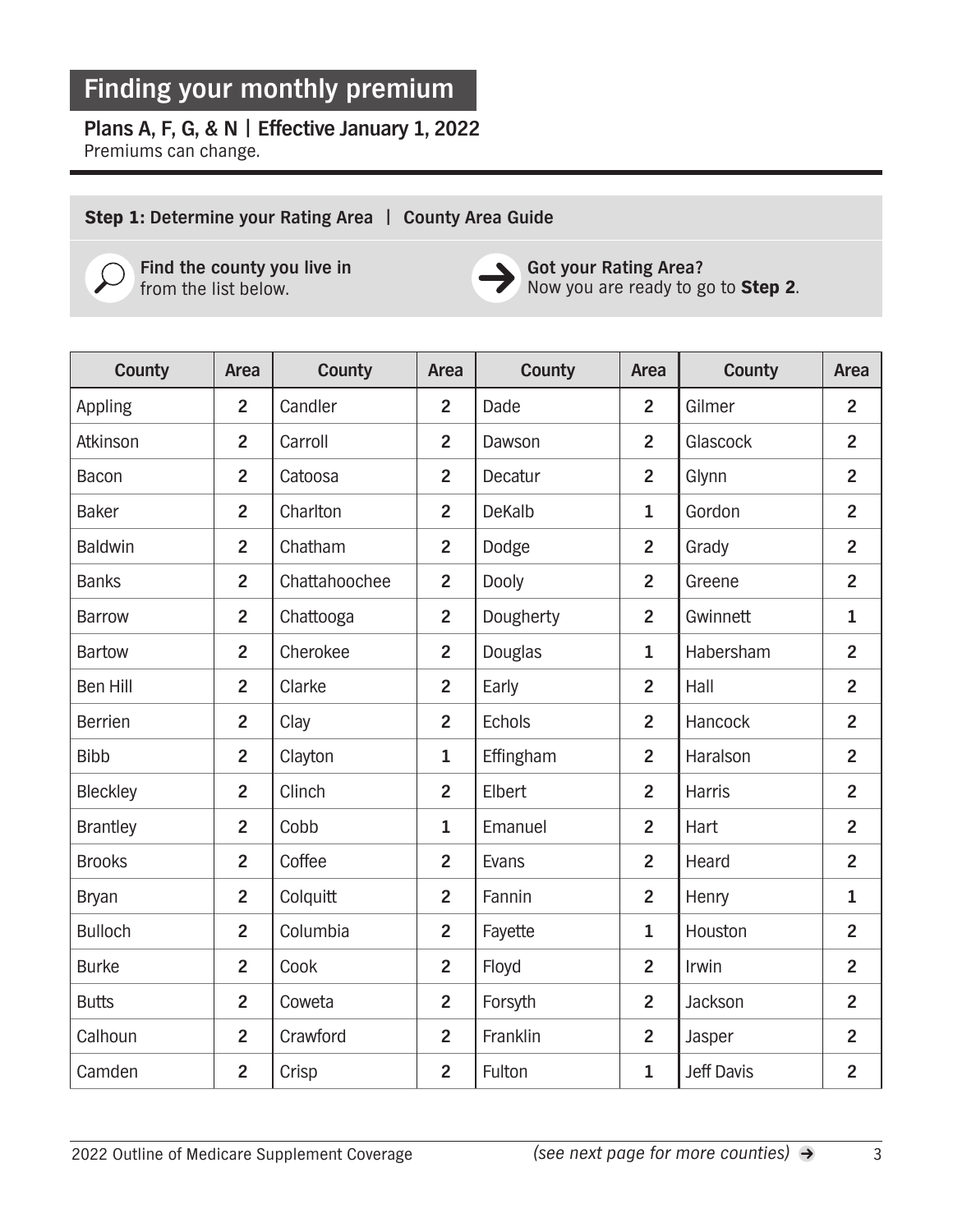## **Plans A, F, G, & N | Effective January 1, 2022**

Premiums can change.

#### Step 1: Determine your Rating Area | County Area Guide **Continued** (continued)



**Find the county you live in** from the list below.



**Got your Rating Area?**  Now you are ready to go to Step 2.

| County         | Area           | County         | Area           | County          | Area           | County        | Area           |
|----------------|----------------|----------------|----------------|-----------------|----------------|---------------|----------------|
| Jefferson      | $\overline{2}$ | Mitchell       | $\overline{2}$ | Richmond        | $\overline{2}$ | Troup         | $\overline{2}$ |
| <b>Jenkins</b> | $\overline{2}$ | Monroe         | $\overline{2}$ | Rockdale        | $\mathbf{1}$   | Turner        | $\overline{2}$ |
| Johnson        | $\overline{2}$ | Montgomery     | $\overline{2}$ | Schley          | $\overline{2}$ | <b>Twiggs</b> | $\overline{2}$ |
| Jones          | $\overline{2}$ | Morgan         | $\overline{2}$ | Screven         | $\overline{2}$ | Union         | $\overline{2}$ |
| Lamar          | $\overline{2}$ | Murray         | $\overline{2}$ | Seminole        | $\overline{2}$ | Upson         | $\overline{2}$ |
| Lanier         | $\overline{2}$ | Muscogee       | $\overline{2}$ | Spalding        | $\overline{2}$ | Walker        | $\overline{2}$ |
| Laurens        | $\overline{2}$ | Newton         | $\overline{2}$ | <b>Stephens</b> | $\overline{2}$ | Walton        | $\overline{2}$ |
| Lee            | $\overline{2}$ | Oconee         | $\overline{2}$ | <b>Stewart</b>  | $\overline{2}$ | Ware          | $\overline{2}$ |
| Liberty        | $\overline{2}$ | Oglethorpe     | $\overline{2}$ | Sumter          | $\overline{2}$ | Warren        | $\overline{2}$ |
| Lincoln        | $\overline{2}$ | Paulding       | $\overline{2}$ | Talbot          | $\overline{2}$ | Washington    | $\overline{2}$ |
| Long           | $\overline{2}$ | Peach          | $\overline{2}$ | Taliaferro      | $\overline{2}$ | Wayne         | $\overline{2}$ |
| Lowndes        | $\overline{2}$ | <b>Pickens</b> | $\overline{2}$ | <b>Tattnall</b> | $\overline{2}$ | Webster       | $\overline{2}$ |
| Lumpkin        | $\overline{2}$ | Pierce         | $\overline{2}$ | Taylor          | $\overline{2}$ | Wheeler       | $\overline{2}$ |
| McDuffie       | $\overline{2}$ | Pike           | $\overline{2}$ | Telfair         | $\overline{2}$ | White         | $\overline{2}$ |
| McIntosh       | $\overline{2}$ | Polk           | $\overline{2}$ | Terrell         | $\overline{2}$ | Whitfield     | $\overline{2}$ |
| Macon          | $\overline{2}$ | Pulaski        | $\overline{2}$ | Thomas          | $\overline{2}$ | Wilcox        | $\overline{2}$ |
| Madison        | $\overline{2}$ | Putnam         | $\overline{2}$ | <b>Tift</b>     | $\overline{2}$ | Wilkes        | $\overline{2}$ |
| Marion         | $\overline{2}$ | Quitman        | $\overline{2}$ | <b>Toombs</b>   | $\overline{2}$ | Wilkinson     | $\overline{2}$ |
| Meriwether     | $\overline{2}$ | Rabun          | $\overline{2}$ | <b>Towns</b>    | $\overline{2}$ | Worth         | $\overline{2}$ |
| Miller         | $\overline{2}$ | Randolph       | $\overline{2}$ | Treutlen        | $\overline{2}$ |               |                |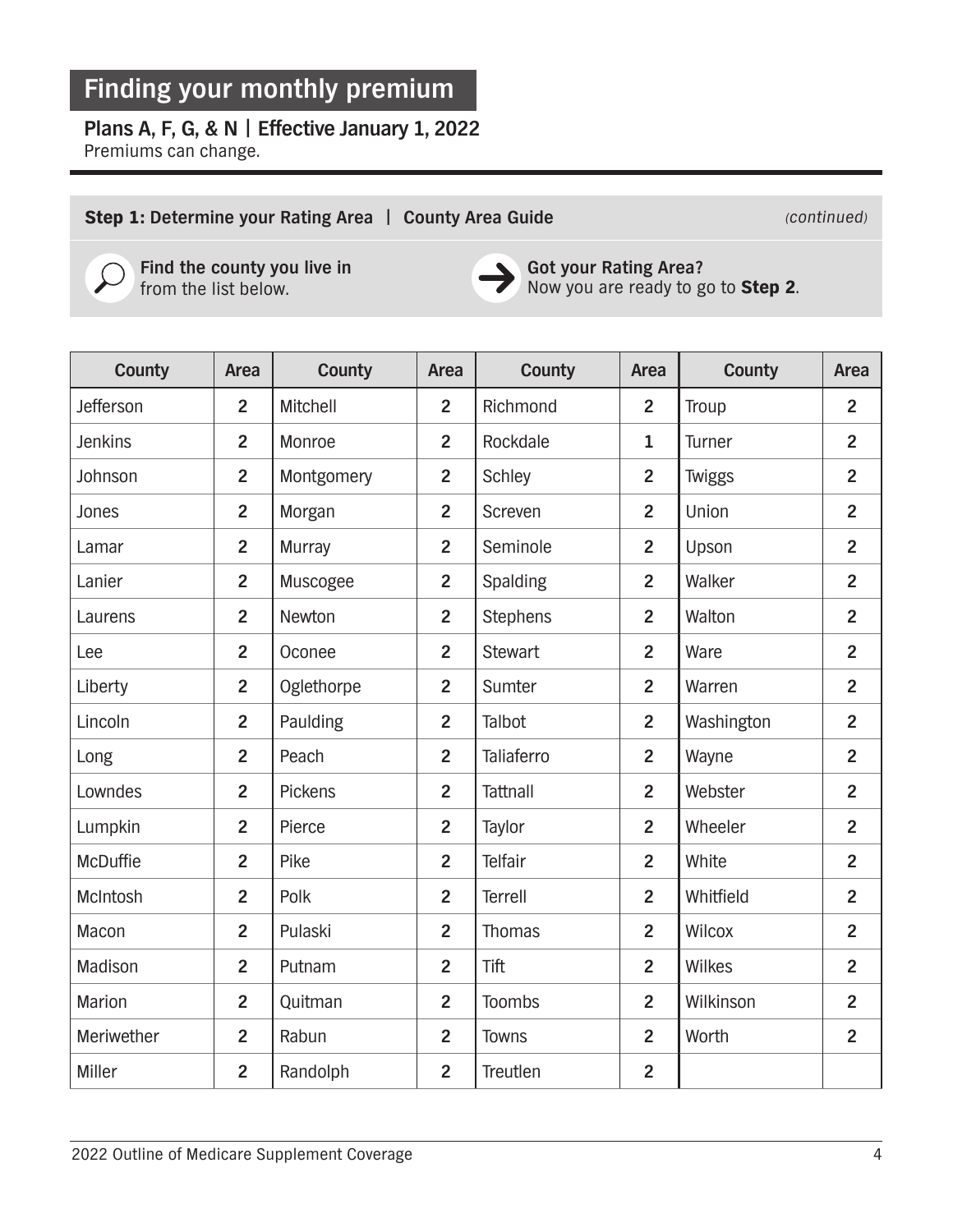### **Plans A, F, G, & N | Effective January 1, 2022**

Premiums can change. Premium is based upon your tobacco usage, age, area, gender and plan.

#### **Step 2: Find your premium**

#### Table 1| **Non-tobacco**

If you have not used tobacco products in the past 12 months, use this table.

#### **Area 1**

|               |           | <b>Male</b> |           |           | <b>Female</b> |         |           |           |
|---------------|-----------|-------------|-----------|-----------|---------------|---------|-----------|-----------|
| $Age*$        | Plan<br>A | Plan<br>F   | Plan<br>G | Plan<br>N | Plan<br>Α     | Plan    | Plan<br>G | Plan<br>N |
| $<65^{\circ}$ | \$1,609   | \$2,377     | \$1,696   | \$1,565   | \$1,609       | \$2,377 | \$1,696   | \$1,565   |
| 65            | \$122     | \$240       | \$142     | \$149     | \$111         | \$218   | \$131     | \$135     |
| 66-69         | \$129     | \$253       | \$148     | \$158     | \$117         | \$229   | \$138     | \$144     |
| 70-74         | \$144     | \$281       | \$163     | \$178     | \$130         | \$255   | \$148     | \$159     |
| 75-79         | \$176     | \$345       | \$196     | \$217     | \$160         | \$315   | \$180     | \$197     |
| $80+$         | \$197     | \$387       | \$215     | \$243     | \$179         | \$351   | \$197     | \$220     |

#### **Area 2**

|               | <b>Male</b> |           |           |           | <b>Female</b> |           |           |           |
|---------------|-------------|-----------|-----------|-----------|---------------|-----------|-----------|-----------|
| Age*          | Plan<br>A   | Plan<br>F | Plan<br>G | Plan<br>N | Plan<br>A     | Plan<br>F | Plan<br>G | Plan<br>N |
| $<65^{\circ}$ | \$1,522     | \$2,261   | \$1,623   | \$1,492   | \$1,522       | \$2,261   | \$1,623   | \$1,492   |
| 65            | \$116       | \$227     | \$138     | \$144     | \$105         | \$207     | \$125     | \$130     |
| 66-69         | \$122       | \$240     | \$143     | \$149     | \$111         | \$218     | \$133     | \$135     |
| 70-74         | \$137       | \$268     | \$158     | \$168     | \$123         | \$242     | \$143     | \$152     |
| 75-79         | \$167       | \$329     | \$188     | \$207     | \$153         | \$301     | \$172     | \$188     |
| $80+$         | \$187       | \$367     | \$206     | \$230     | \$170         | \$333     | \$190     | \$209     |

\*Age as of the date the plan is issued. ◊ Medicare eligible for reason other than age.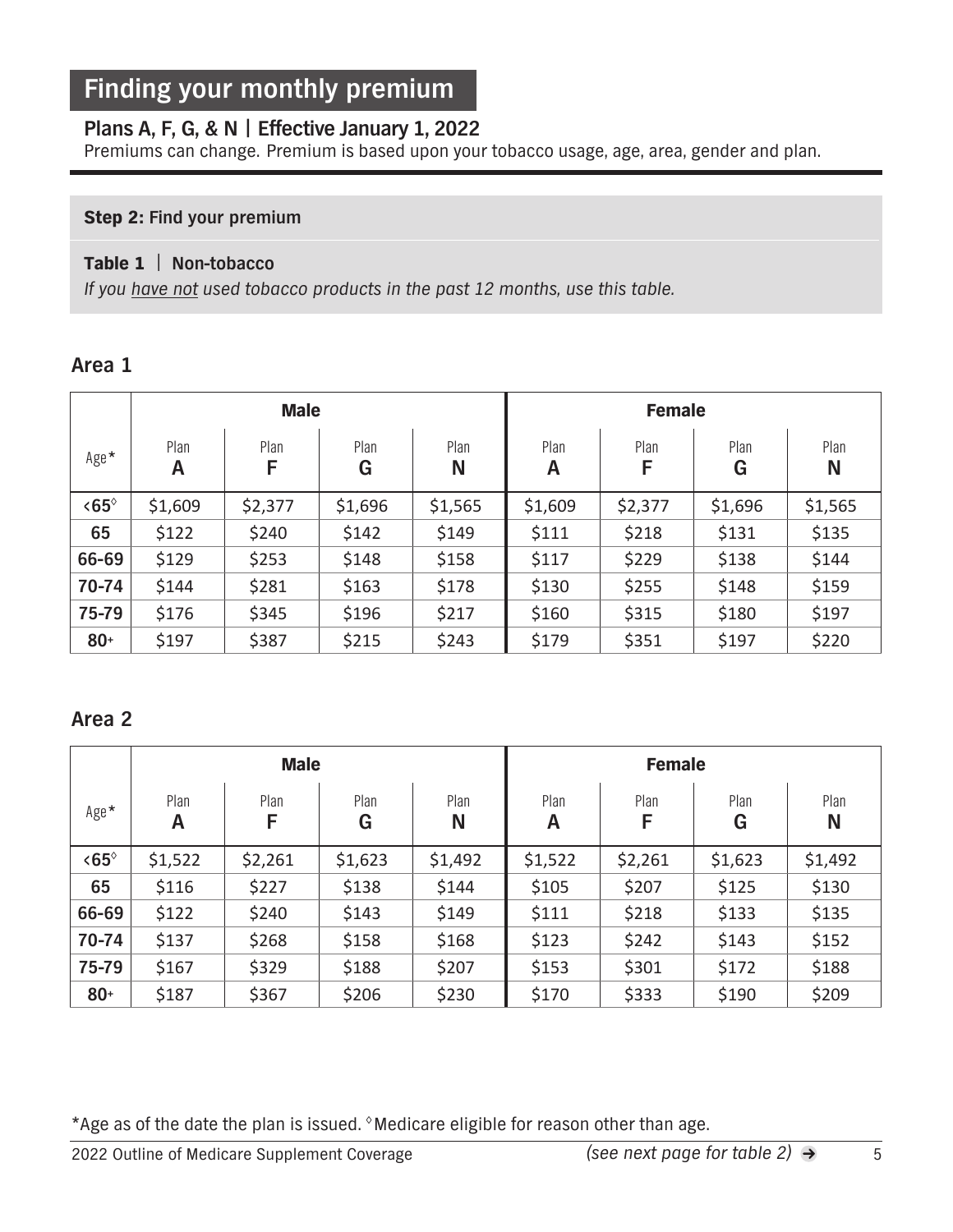### **Plans A, F, G, & N | Effective January 1, 2022**

Premiums can change. Premium is based upon your tobacco usage, age, area, gender and plan.

#### **Step 2: Find your premium** (*continued*)

#### Table 2| **For tobacco users**

If you have used tobacco products in the past 12 months, use this table.

#### **Area 1**

|               |           | <b>Male</b> |           |           | <b>Female</b> |         |           |           |
|---------------|-----------|-------------|-----------|-----------|---------------|---------|-----------|-----------|
| $Age*$        | Plan<br>A | Plan<br>F   | Plan<br>G | Plan<br>N | Plan<br>A     | Plan    | Plan<br>G | Plan<br>N |
| $<65^{\circ}$ | \$1,802   | \$2,662     | \$1,900   | \$1,753   | \$1,802       | \$2,662 | \$1,900   | \$1,753   |
| 65            | \$137     | \$269       | \$159     | \$167     | \$124         | \$244   | \$147     | \$151     |
| 66-69         | \$144     | \$283       | \$166     | \$177     | \$131         | \$256   | \$155     | \$161     |
| 70-74         | \$161     | \$315       | \$183     | \$199     | \$146         | \$286   | \$166     | \$178     |
| 75-79         | \$197     | \$386       | \$220     | \$243     | \$179         | \$353   | \$202     | \$221     |
| $80 +$        | \$221     | \$433       | \$241     | \$272     | \$200         | \$393   | \$221     | \$246     |

#### **Area 2**

|               |           | <b>Male</b> |           |           |           | <b>Female</b> |           |           |  |
|---------------|-----------|-------------|-----------|-----------|-----------|---------------|-----------|-----------|--|
| Age*          | Plan<br>A | Plan<br>F   | Plan<br>G | Plan<br>N | Plan<br>Α | Plan<br>F     | Plan<br>G | Plan<br>N |  |
| $<65^{\circ}$ | \$1,705   | \$2,532     | \$1,818   | \$1,671   | \$1,705   | \$2,532       | \$1,818   | \$1,671   |  |
| 65            | \$130     | \$254       | \$155     | \$161     | \$118     | \$232         | \$140     | \$146     |  |
| 66-69         | \$137     | \$269       | \$160     | \$167     | \$124     | \$244         | \$149     | \$151     |  |
| 70-74         | \$153     | \$300       | \$177     | \$188     | \$138     | \$271         | \$160     | \$170     |  |
| 75-79         | \$187     | \$368       | \$211     | \$232     | \$171     | \$337         | \$193     | \$211     |  |
| $80+$         | \$209     | \$411       | \$231     | \$258     | \$190     | \$373         | \$213     | \$234     |  |

\*Age as of the date the plan is issued. ◊ Medicare eligible for reason other than age.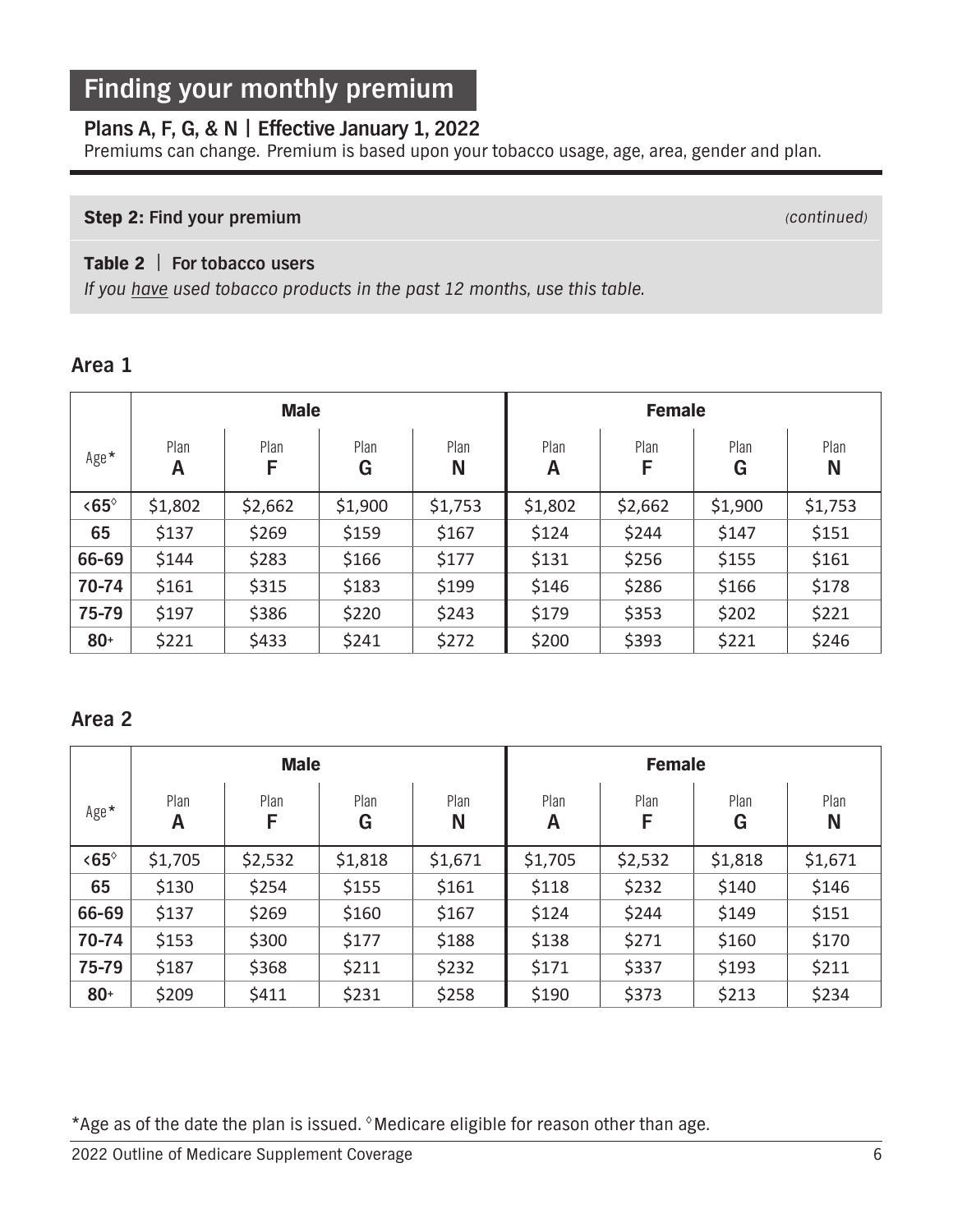### **Plans A, F, G, & N**

Retain this outline for your records.

### **Premium information**

We, Anthem Blue Cross and Blue Shield, can only raise your premium if we raise the premium for all plans like yours in this State.

### **Disclosures**

Use this outline to compare benefits and premiums among policies.

Medicare deductibles and coinsurance amounts are effective as of January 1, 2021. Medicare may change their amounts annually.

### **Read your policy very carefully**

This is only an outline describing your policy's most important features. The policy is your insurance contract. You must read the policy itself to understand all of the rights and duties of both you and Anthem Blue Cross and Blue Shield.

## **Right to return policy**

If you find that you are not satisfied with your policy, you may return it to us at our Administrative Office: Anthem Blue Cross and Blue Shield, P.O. Box 659816 San Antonio, TX 78265-9116. If you send the policy back to us within 30 days after you receive it, we will treat the policy as if it had never been issued and return all of your payments.

### **Policy replacement**

If you are replacing another health insurance policy, do NOT cancel it until you have actually received your new policy and are sure you want to keep it.

### **Notice**

This policy may not fully cover all of your medical costs.

Neither Anthem Blue Cross and Blue Shield nor its agents are connected with Medicare.

This outline of coverage does not give all the details of Medicare coverage. Contact your local Social Security Office or consult Medicare and You for more details.

### **Complete answers are very important**

When you fill out the application for the new policy, be sure to answer truthfully and completely all questions about your medical and health history. The company may cancel your policy and refuse to pay any claims if you leave out or falsify important medical information.

Review the application carefully before you sign it. Be certain that all information has been properly recorded.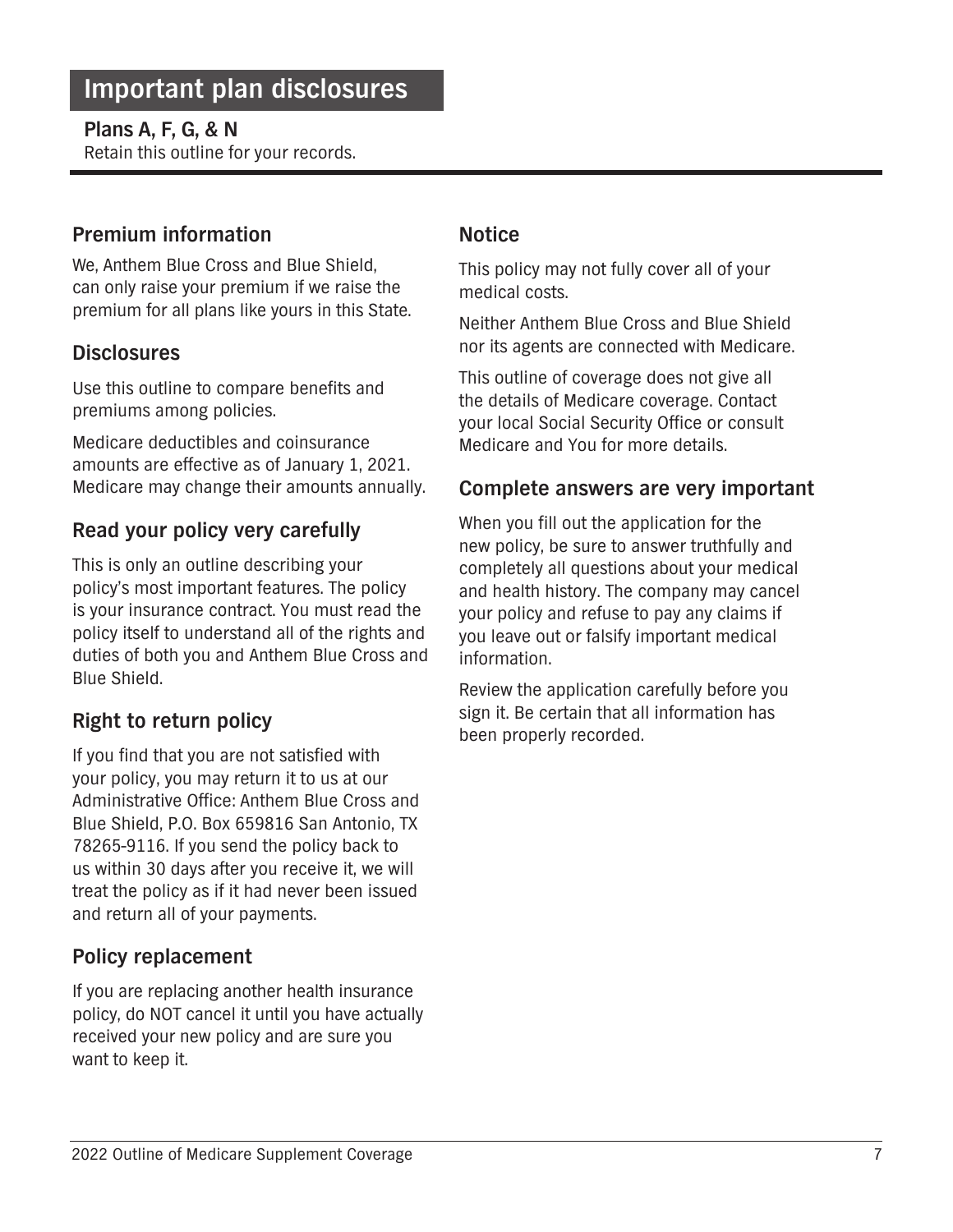## **Plan A**

| <b>Services</b>                                                                                                                                                                                                               | <b>Medicare pays</b>                                                                                    | Plan pays                             | You pay                        |  |  |  |  |  |  |
|-------------------------------------------------------------------------------------------------------------------------------------------------------------------------------------------------------------------------------|---------------------------------------------------------------------------------------------------------|---------------------------------------|--------------------------------|--|--|--|--|--|--|
| Hospitalization*                                                                                                                                                                                                              | Semiprivate room and board, general nursing and miscellaneous services and supplies                     |                                       |                                |  |  |  |  |  |  |
| First 60 days                                                                                                                                                                                                                 | All but \$1,484                                                                                         | \$0                                   | \$1,484<br>(Part A deductible) |  |  |  |  |  |  |
| 61 <sup>st</sup> thru 90 <sup>th</sup> day                                                                                                                                                                                    | All but \$371 a day                                                                                     | \$371 a day                           | \$0                            |  |  |  |  |  |  |
| $91st$ day and after:<br>• While using 60 lifetime<br>reserve days                                                                                                                                                            | All but \$742 a day                                                                                     | \$742 a day                           | \$0                            |  |  |  |  |  |  |
| · Once lifetime reserve<br>days are used:                                                                                                                                                                                     |                                                                                                         |                                       |                                |  |  |  |  |  |  |
| - Additional<br>365 days                                                                                                                                                                                                      | \$0                                                                                                     | 100% of Medicare<br>eligible expenses | $$0**$                         |  |  |  |  |  |  |
| - Beyond the additional<br>365 days                                                                                                                                                                                           | \$0                                                                                                     | \$0                                   | All costs                      |  |  |  |  |  |  |
| <b>Skilled Nursing Facility care*</b><br>You must meet Medicare's requirements, including having been in a hospital for at least 3 days and<br>entered a Medicare-approved facility within 30 days after leaving the hospital |                                                                                                         |                                       |                                |  |  |  |  |  |  |
| First 20 days                                                                                                                                                                                                                 | All approved amounts                                                                                    | \$0                                   | \$0                            |  |  |  |  |  |  |
| 21st thru 100 <sup>th</sup> day                                                                                                                                                                                               | All but \$185.50 a day                                                                                  | \$0                                   | Up to \$185.50 a day           |  |  |  |  |  |  |
| $101st$ day and after                                                                                                                                                                                                         | \$0                                                                                                     | \$0                                   | All costs                      |  |  |  |  |  |  |
| <b>Blood</b>                                                                                                                                                                                                                  |                                                                                                         |                                       |                                |  |  |  |  |  |  |
| First 3 pints                                                                                                                                                                                                                 | \$0                                                                                                     | 3 pints                               | \$0                            |  |  |  |  |  |  |
| <b>Additional amounts</b>                                                                                                                                                                                                     | 100%                                                                                                    | \$0                                   | \$0                            |  |  |  |  |  |  |
| <b>Hospice care</b>                                                                                                                                                                                                           |                                                                                                         |                                       |                                |  |  |  |  |  |  |
| You must meet Medicare's<br>requirements, including a doctor's<br>certification of terminal illness                                                                                                                           | All but very limited<br>copayment/<br>coinsurance for<br>outpatient drugs and<br>inpatient respite care | Medicare<br>copayment/<br>coinsurance | \$0                            |  |  |  |  |  |  |

- \* A benefit period begins on the first day you receive service as an inpatient in a hospital and ends after you have been out of the hospital and have not received skilled care in any other facility for 60 days in a row.
- \*\* NOTICE: When your Medicare Part A hospital benefits are exhausted, the insurer stands in the place of Medicare and will pay whatever amount Medicare would have paid for up to an additional 365 days as provided in the policy's "Core Benefits." During this time the hospital is prohibited from billing you for the balance based on any difference between its billed charges and the amount Medicare would have paid.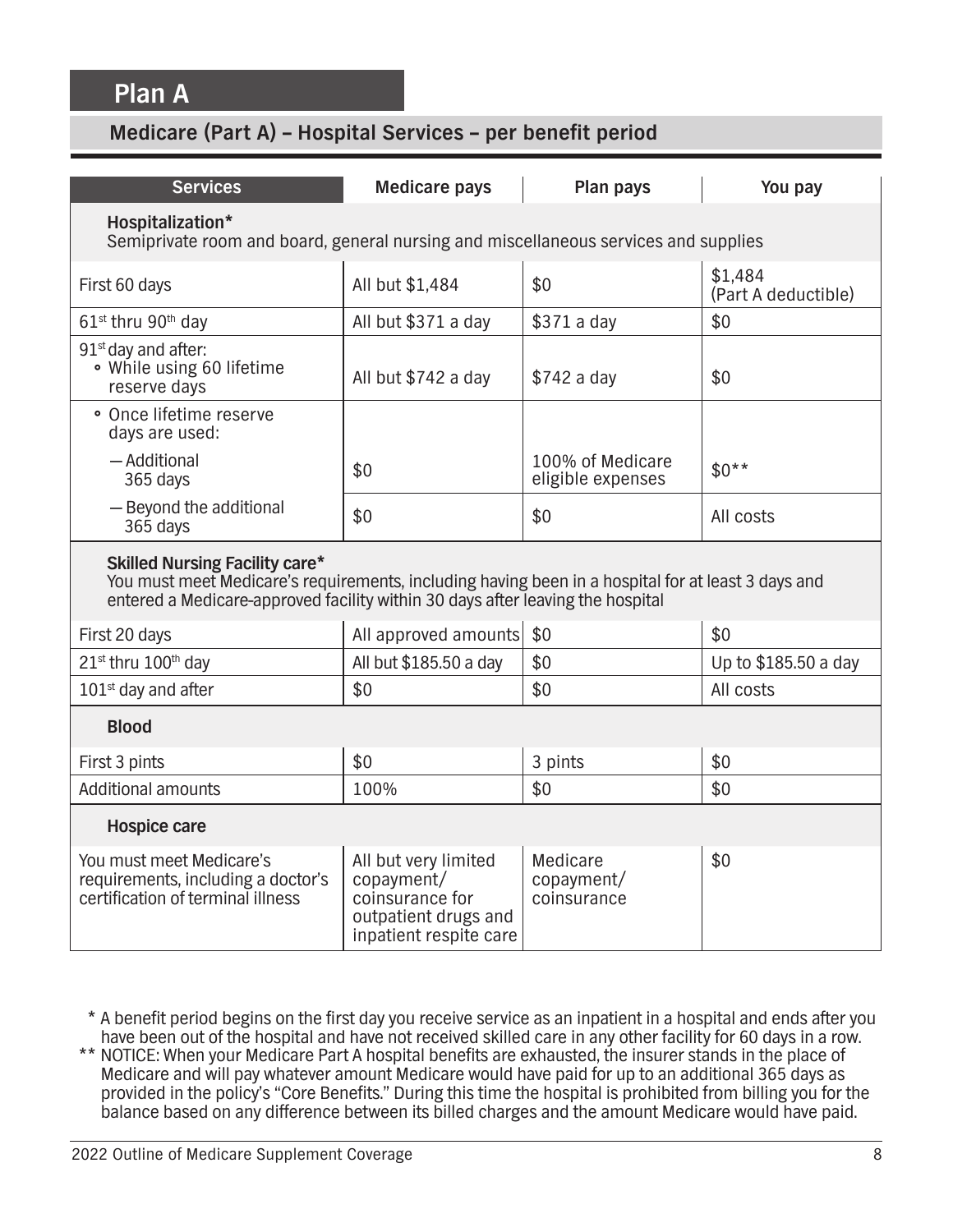**Plan A**

# **Medicare (Part B) – Medical Services – per calendar year**

| <b>Services</b>                                                                                                                                                                                                                                                   | Medicare pays | Plan pays     | You pay                      |  |  |  |  |  |
|-------------------------------------------------------------------------------------------------------------------------------------------------------------------------------------------------------------------------------------------------------------------|---------------|---------------|------------------------------|--|--|--|--|--|
| Medical Expenses – in or out of the hospital and outpatient hospital treatment, such as<br>physician's services, inpatient and outpatient medical and surgical services and supplies, physical<br>and speech therapy, diagnostic tests, durable medical equipment |               |               |                              |  |  |  |  |  |
| First \$203 of Medicare<br>Approved Amounts*                                                                                                                                                                                                                      | \$0           | \$0           | \$203<br>(Part B deductible) |  |  |  |  |  |
| Remainder of Medicare<br><b>Approved Amounts</b>                                                                                                                                                                                                                  | Generally 80% | Generally 20% | \$0                          |  |  |  |  |  |
| <b>Part B Excess Charges</b>                                                                                                                                                                                                                                      |               |               |                              |  |  |  |  |  |
| Above Medicare Approved Amounts   \$0                                                                                                                                                                                                                             |               | \$0           | All costs                    |  |  |  |  |  |
| <b>Blood</b>                                                                                                                                                                                                                                                      |               |               |                              |  |  |  |  |  |
| First 3 pints                                                                                                                                                                                                                                                     | \$0           | All costs     | \$0                          |  |  |  |  |  |
| Next \$203 of Medicare<br>Approved Amounts*                                                                                                                                                                                                                       | \$0           | \$0           | \$203<br>(Part B deductible) |  |  |  |  |  |
| Remainder of Medicare<br><b>Approved Amounts</b>                                                                                                                                                                                                                  | 80%           | 20%           | \$0                          |  |  |  |  |  |
| <b>Clinical Laboratory Services</b>                                                                                                                                                                                                                               |               |               |                              |  |  |  |  |  |
| <b>Tests for Diagnostic Services</b>                                                                                                                                                                                                                              | 100%          | \$0           | \$0                          |  |  |  |  |  |

## **Parts A & B Services**

| <b>Services</b>                                                        | <b>Medicare pays</b> | Plan pays | You pay                      |  |  |  |
|------------------------------------------------------------------------|----------------------|-----------|------------------------------|--|--|--|
| Home Health Care - Medicare approved services                          |                      |           |                              |  |  |  |
| • Medically necessary<br>skilled care services<br>and medical supplies | 100%                 | \$0       | \$0                          |  |  |  |
| • Durable medical equipment:                                           |                      |           |                              |  |  |  |
| - First \$203 of Medicare<br>approved amounts*                         | \$0                  | \$0       | \$203<br>(Part B deductible) |  |  |  |
| - Remainder of Medicare<br>approved amounts                            | 80%                  | 20%       | \$0                          |  |  |  |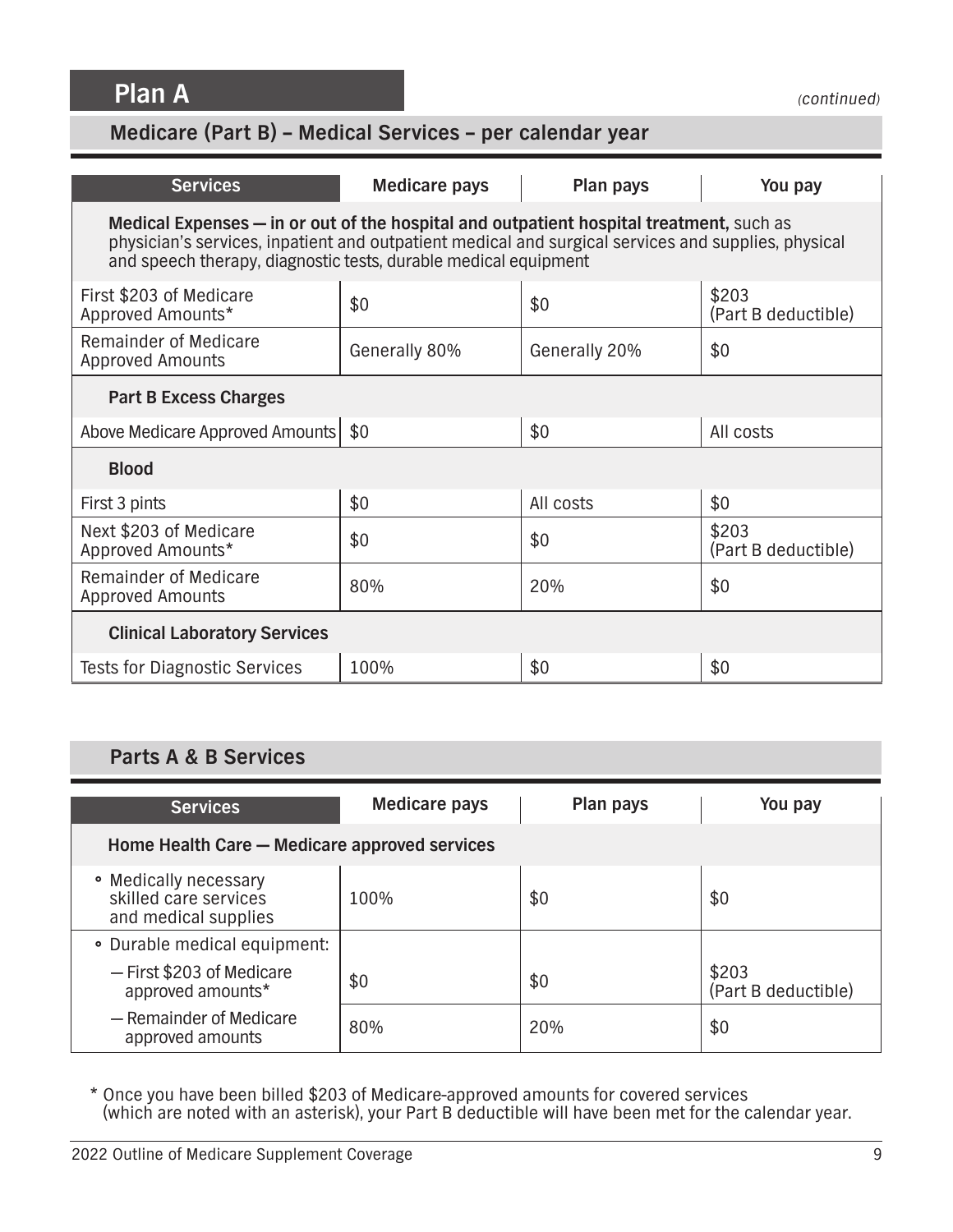| <b>Services</b>                                                                                                                                                                                                               | <b>Medicare pays</b>                                                                                    | Plan pays                             | You pay   |  |  |  |  |  |
|-------------------------------------------------------------------------------------------------------------------------------------------------------------------------------------------------------------------------------|---------------------------------------------------------------------------------------------------------|---------------------------------------|-----------|--|--|--|--|--|
| Hospitalization*<br>Semiprivate room and board, general nursing and miscellaneous services and supplies                                                                                                                       |                                                                                                         |                                       |           |  |  |  |  |  |
| First 60 days                                                                                                                                                                                                                 | All but \$1,484                                                                                         | \$1,484<br>(Part A deductible)        | \$0       |  |  |  |  |  |
| $61st$ thru 90 <sup>th</sup> day                                                                                                                                                                                              | All but \$371 a day                                                                                     | \$371 a day                           | \$0       |  |  |  |  |  |
| $91st$ day and after:<br>• While using 60 lifetime<br>reserve days                                                                                                                                                            | All but \$742 a day                                                                                     | \$742 a day                           | \$0       |  |  |  |  |  |
| · Once lifetime reserve<br>days are used:                                                                                                                                                                                     |                                                                                                         |                                       |           |  |  |  |  |  |
| - Additional<br>365 days                                                                                                                                                                                                      | \$0                                                                                                     | 100% of Medicare<br>eligible expenses | $$0**$    |  |  |  |  |  |
| - Beyond the additional<br>365 days                                                                                                                                                                                           | \$0                                                                                                     | \$0                                   | All costs |  |  |  |  |  |
| <b>Skilled Nursing Facility care*</b><br>You must meet Medicare's requirements, including having been in a hospital for at least 3 days<br>and entered a Medicare-approved facility within 30 days after leaving the hospital |                                                                                                         |                                       |           |  |  |  |  |  |
| First 20 days                                                                                                                                                                                                                 | All approved amounts                                                                                    | \$0                                   | \$0       |  |  |  |  |  |
| 21st thru 100 <sup>th</sup> day                                                                                                                                                                                               | All but \$185.50 a day                                                                                  | Up to \$185.50 a day                  | \$0       |  |  |  |  |  |
| $101st$ day and after                                                                                                                                                                                                         | \$0                                                                                                     | \$0                                   | All costs |  |  |  |  |  |
| <b>Blood</b>                                                                                                                                                                                                                  |                                                                                                         |                                       |           |  |  |  |  |  |
| First 3 pints                                                                                                                                                                                                                 | \$0                                                                                                     | 3 pints                               | \$0       |  |  |  |  |  |
| <b>Additional amounts</b>                                                                                                                                                                                                     | 100%                                                                                                    | \$0                                   | \$0       |  |  |  |  |  |
| <b>Hospice care</b>                                                                                                                                                                                                           |                                                                                                         |                                       |           |  |  |  |  |  |
| You must meet Medicare's<br>requirements, including a doctor's<br>certification of terminal illness                                                                                                                           | All but very limited<br>copayment/<br>coinsurance for<br>outpatient drugs and<br>inpatient respite care | Medicare<br>copayment/<br>coinsurance | \$0       |  |  |  |  |  |

- \* A benefit period begins on the first day you receive service as an inpatient in a hospital and ends after you have been out of the hospital and have not received skilled care in any other facility for 60 days in a row.
- \*\* NOTICE: When your Medicare Part A hospital benefits are exhausted, the insurer stands in the place of Medicare and will pay whatever amount Medicare would have paid for up to an additional 365 days as provided in the policy's "Core Benefits." During this time the hospital is prohibited from billing you for the balance based on any difference between its billed charges and the amount Medicare would have paid.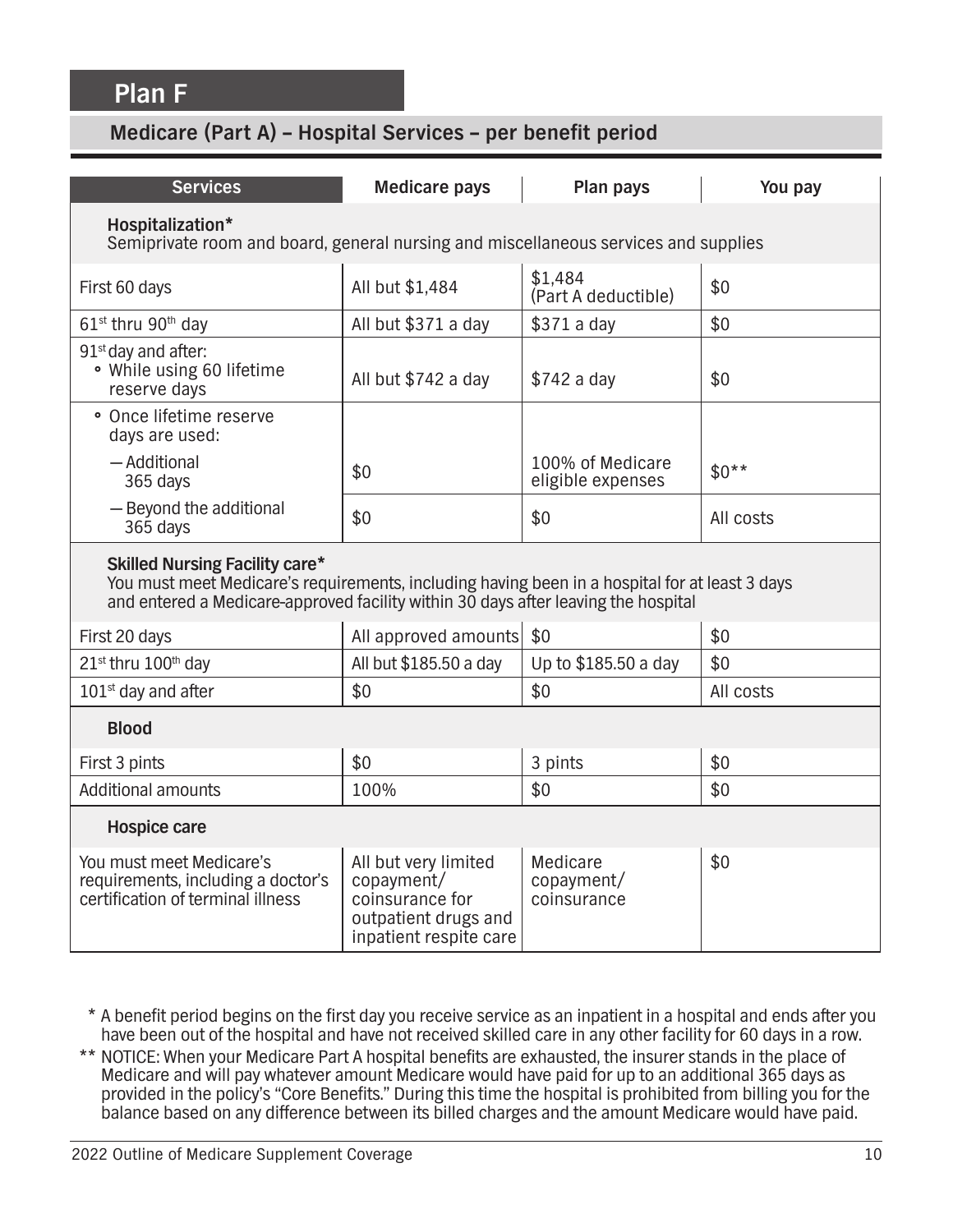**Plan F**

# **Medicare (Part B) – Medical Services – per calendar year**

| <b>Services</b>                                                                                                                                                                                                                                                   | Medicare pays | Plan pays                    | You pay |  |  |  |  |  |
|-------------------------------------------------------------------------------------------------------------------------------------------------------------------------------------------------------------------------------------------------------------------|---------------|------------------------------|---------|--|--|--|--|--|
| Medical Expenses - in or out of the hospital and outpatient hospital treatment, such as<br>physician's services, inpatient and outpatient medical and surgical services and supplies, physical<br>and speech therapy, diagnostic tests, durable medical equipment |               |                              |         |  |  |  |  |  |
| First \$203 of Medicare<br>Approved Amounts*                                                                                                                                                                                                                      | \$0           | \$203<br>(Part B deductible) | \$0     |  |  |  |  |  |
| Remainder of Medicare<br><b>Approved Amounts</b>                                                                                                                                                                                                                  | Generally 80% | Generally 20%                | \$0     |  |  |  |  |  |
| <b>Part B Excess Charges</b>                                                                                                                                                                                                                                      |               |                              |         |  |  |  |  |  |
| Above Medicare Approved Amounts   \$0                                                                                                                                                                                                                             |               | 100%                         | \$0     |  |  |  |  |  |
| <b>Blood</b>                                                                                                                                                                                                                                                      |               |                              |         |  |  |  |  |  |
| First 3 pints                                                                                                                                                                                                                                                     | \$0           | All costs                    | \$0     |  |  |  |  |  |
| Next \$203 of Medicare<br>Approved Amounts*                                                                                                                                                                                                                       | \$0           | \$203<br>(Part B deductible) | \$0     |  |  |  |  |  |
| Remainder of Medicare<br><b>Approved Amounts</b>                                                                                                                                                                                                                  | 80%           | 20%                          | \$0     |  |  |  |  |  |
| <b>Clinical Laboratory Services</b>                                                                                                                                                                                                                               |               |                              |         |  |  |  |  |  |
| <b>Tests for Diagnostic Services</b>                                                                                                                                                                                                                              | 100%          | \$0                          | \$0     |  |  |  |  |  |

## **Parts A & B Services**

| <b>Services</b>                                                        | <b>Medicare pays</b> | Plan pays                    | You pay |  |
|------------------------------------------------------------------------|----------------------|------------------------------|---------|--|
| Home Health Care - Medicare approved services                          |                      |                              |         |  |
| • Medically necessary skilled<br>care services and medical<br>supplies | 100%                 | \$0                          | \$0     |  |
| • Durable medical equipment:                                           |                      |                              |         |  |
| - First \$203 of Medicare<br>approved amounts*                         | \$0                  | \$203<br>(Part B deductible) | \$0     |  |
| - Remainder of Medicare<br>approved amounts                            | 80%                  | 20%                          | \$0     |  |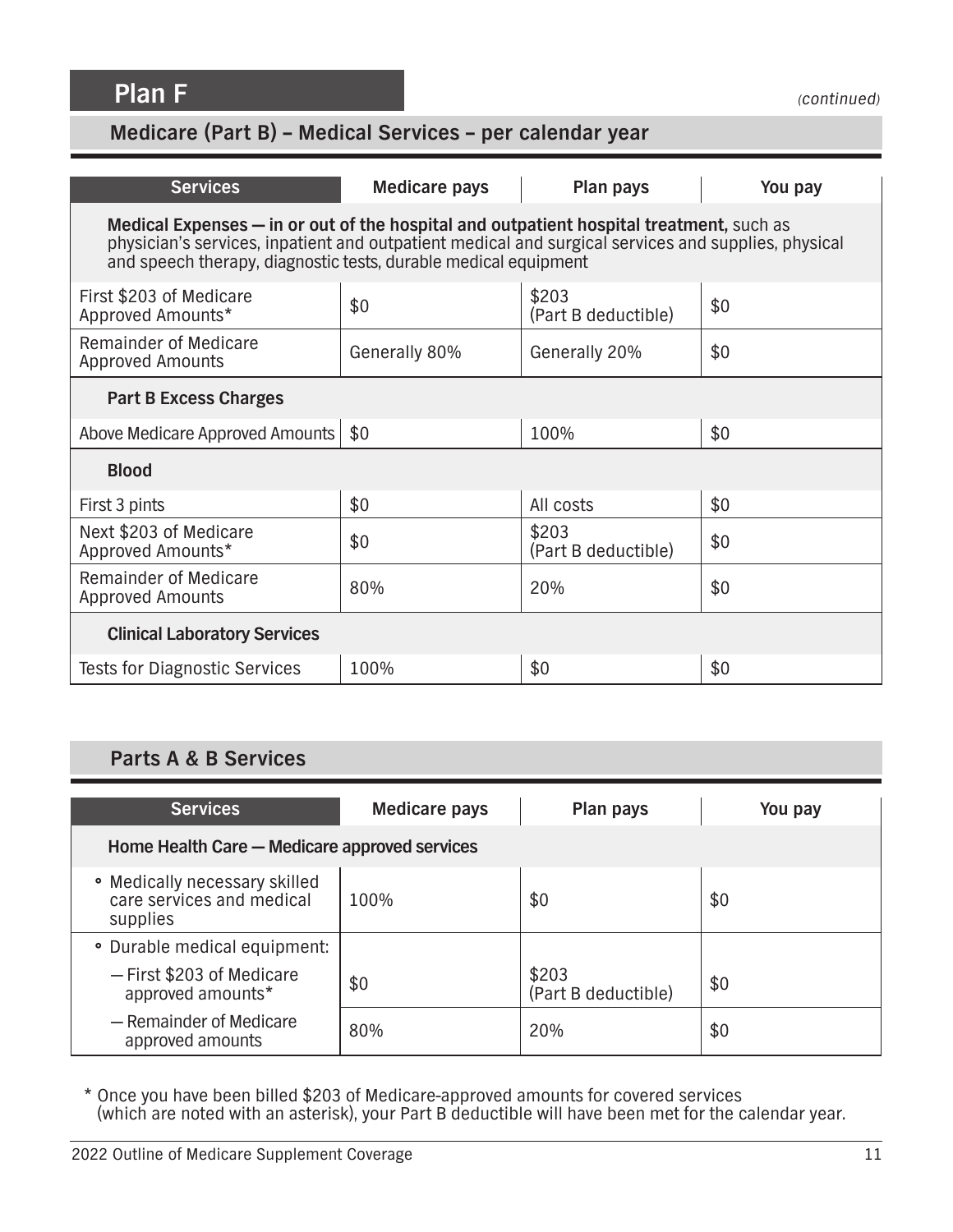## **Other Benefits – not covered by Medicare**

| <b>Services</b>                                                                                                                                            | <b>Medicare pays</b> | Plan pays                                           | You pay                                                  |
|------------------------------------------------------------------------------------------------------------------------------------------------------------|----------------------|-----------------------------------------------------|----------------------------------------------------------|
| Foreign Travel - not covered by Medicare<br>Medically necessary emergency care services beginning during the first 60 days of each trip<br>outside the USA |                      |                                                     |                                                          |
| First \$250 each calendar year                                                                                                                             | \$0                  | \$0                                                 | \$250                                                    |
| Remainder of Charges                                                                                                                                       | \$0                  | 80% to a lifetime<br>maximum benefit of<br>\$50,000 | 20% and amounts<br>over the \$50,000<br>lifetime maximum |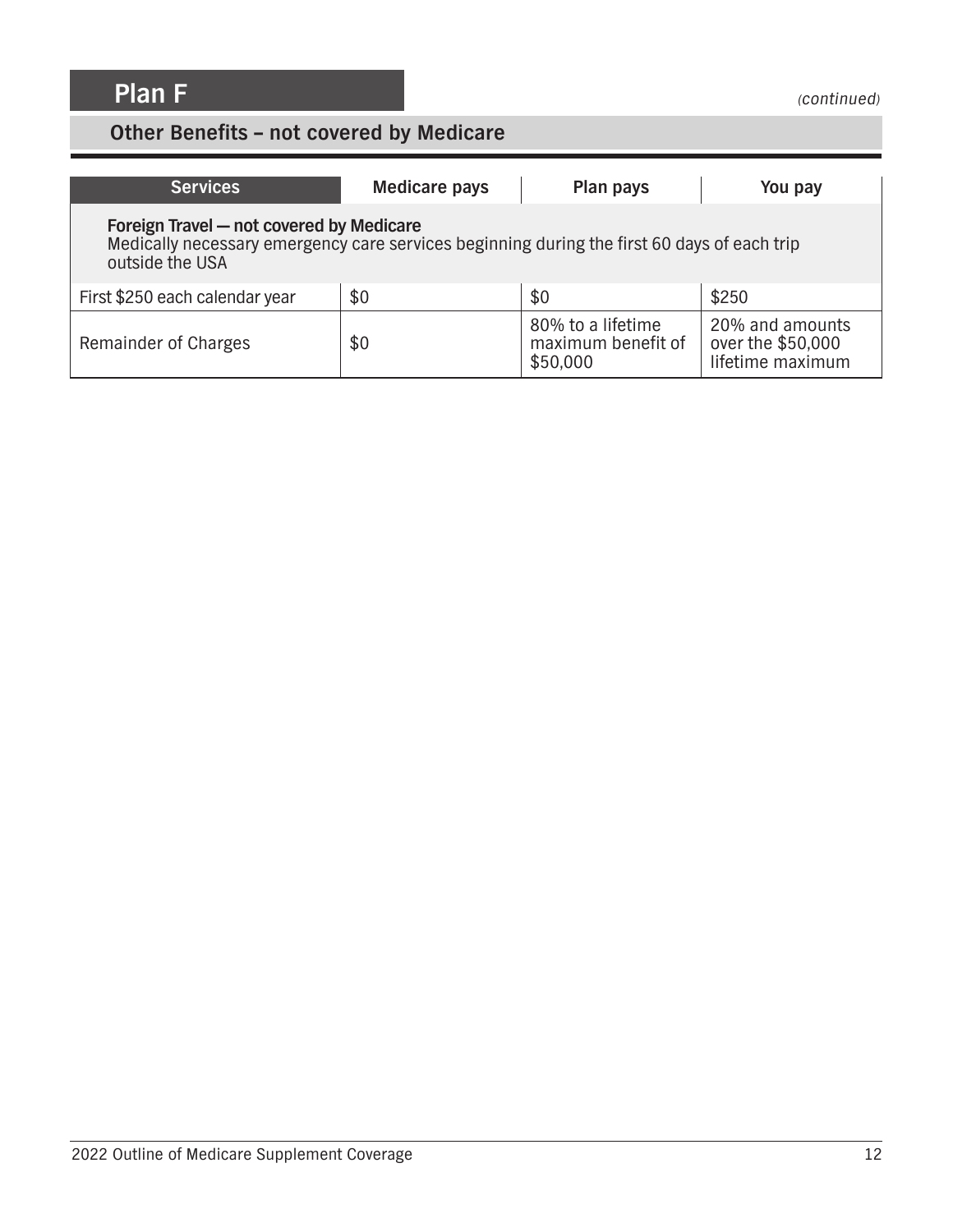## **Plan G**

| <b>Services</b>                                                                                                                                                                                                               | <b>Medicare pays</b>                                                                                    | Plan pays                             | You pay   |  |
|-------------------------------------------------------------------------------------------------------------------------------------------------------------------------------------------------------------------------------|---------------------------------------------------------------------------------------------------------|---------------------------------------|-----------|--|
| Hospitalization*<br>Semiprivate room and board, general nursing and miscellaneous services and supplies                                                                                                                       |                                                                                                         |                                       |           |  |
| First 60 days                                                                                                                                                                                                                 | All but \$1,484                                                                                         | \$1,484<br>(Part A deductible)        | \$0       |  |
| $61st$ thru $90th$ day                                                                                                                                                                                                        | All but \$371 a day                                                                                     | \$371 a day                           | \$0       |  |
| 91 <sup>st</sup> day and after:<br>• While using 60 lifetime<br>reserve days                                                                                                                                                  | All but \$742 a day                                                                                     | \$742 a day                           | \$0       |  |
| · Once lifetime reserve<br>days are used:                                                                                                                                                                                     |                                                                                                         |                                       |           |  |
| - Additional<br>365 days                                                                                                                                                                                                      | \$0                                                                                                     | 100% of Medicare<br>eligible expenses | $$0**$    |  |
| - Beyond the additional<br>365 days                                                                                                                                                                                           | \$0                                                                                                     | \$0                                   | All costs |  |
| <b>Skilled Nursing Facility care*</b><br>You must meet Medicare's requirements, including having been in a hospital for at least 3 days and<br>entered a Medicare-approved facility within 30 days after leaving the hospital |                                                                                                         |                                       |           |  |
| First 20 days                                                                                                                                                                                                                 | All approved amounts                                                                                    | \$0                                   | \$0       |  |
| 21st thru 100th day                                                                                                                                                                                                           | All but \$185.50 a day                                                                                  | Up to \$185.50 a day                  | \$0       |  |
| 101 <sup>st</sup> day and after                                                                                                                                                                                               | \$0                                                                                                     | \$0                                   | All costs |  |
| <b>Blood</b>                                                                                                                                                                                                                  |                                                                                                         |                                       |           |  |
| First 3 pints                                                                                                                                                                                                                 | \$0                                                                                                     | 3 pints                               | \$0       |  |
| <b>Additional amounts</b>                                                                                                                                                                                                     | 100%                                                                                                    | \$0                                   | \$0       |  |
| <b>Hospice care</b>                                                                                                                                                                                                           |                                                                                                         |                                       |           |  |
| You must meet Medicare's<br>requirements, including a doctor's<br>certification of terminal illness                                                                                                                           | All but very limited<br>copayment/<br>coinsurance for<br>outpatient drugs and<br>inpatient respite care | Medicare<br>copayment/<br>coinsurance | \$0       |  |

- \* A benefit period begins on the first day you receive service as an inpatient in a hospital and ends after you have been out of the hospital and have not received skilled care in any other facility for 60 days in a row.
- \*\* NOTICE: When your Medicare Part A hospital benefits are exhausted, the insurer stands in the place of Medicare and will pay whatever amount Medicare would have paid for up to an additional 365 days as provided in the policy's "Core Benefits." During this time the hospital is prohibited from billing you for the balance based on any difference between its billed charges and the amount Medicare would have paid.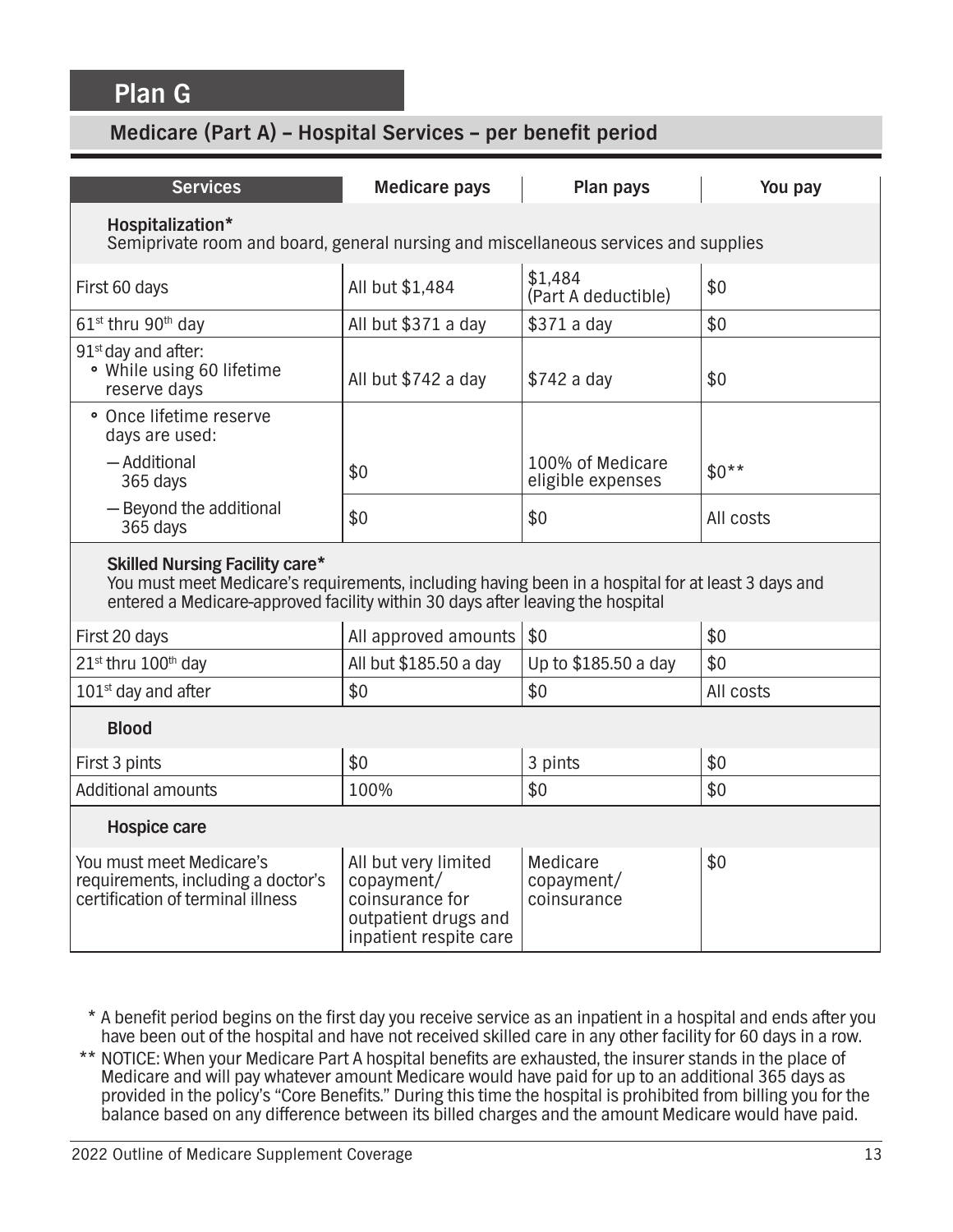**Plan G**

# **Medicare (Part B) – Medical Services – per calendar year**

| <b>Services</b>                                                                                                                                                                                                                                                   | Medicare pays | Plan pays     | You pay                      |  |
|-------------------------------------------------------------------------------------------------------------------------------------------------------------------------------------------------------------------------------------------------------------------|---------------|---------------|------------------------------|--|
| Medical Expenses - in or out of the hospital and outpatient hospital treatment, such as<br>physician's services, inpatient and outpatient medical and surgical services and supplies, physical<br>and speech therapy, diagnostic tests, durable medical equipment |               |               |                              |  |
| First \$203 of Medicare<br>Approved Amounts*                                                                                                                                                                                                                      | \$0           | \$0           | \$203<br>(Part B deductible) |  |
| <b>Remainder of Medicare</b><br><b>Approved Amounts</b>                                                                                                                                                                                                           | Generally 80% | Generally 20% | \$0                          |  |
| <b>Part B Excess Charges</b>                                                                                                                                                                                                                                      |               |               |                              |  |
| Above Medicare Approved Amounts   \$0                                                                                                                                                                                                                             |               | 100%          | \$0                          |  |
| <b>Blood</b>                                                                                                                                                                                                                                                      |               |               |                              |  |
| First 3 pints                                                                                                                                                                                                                                                     | \$0           | All costs     | \$0                          |  |
| Next \$203 of Medicare<br>Approved Amounts*                                                                                                                                                                                                                       | \$0           | \$0           | \$203<br>(Part B deductible) |  |
| Remainder of Medicare<br><b>Approved Amounts</b>                                                                                                                                                                                                                  | 80%           | 20%           | \$0                          |  |
| <b>Clinical Laboratory Services</b>                                                                                                                                                                                                                               |               |               |                              |  |
| <b>Tests for Diagnostic Services</b>                                                                                                                                                                                                                              | 100%          | \$0           | \$0                          |  |

## **Parts A & B Services**

| <b>Services</b>                                                        | <b>Medicare pays</b> | Plan pays | You pay                      |
|------------------------------------------------------------------------|----------------------|-----------|------------------------------|
| Home Health Care - Medicare approved services                          |                      |           |                              |
| • Medically necessary skilled<br>care services and medical<br>supplies | 100%                 | \$0       | \$0                          |
| • Durable medical equipment:                                           |                      |           |                              |
| - First \$203 of Medicare<br>approved amounts*                         | \$0                  | \$0       | \$203<br>(Part B deductible) |
| - Remainder of Medicare<br>approved amounts                            | 80%                  | 20%       | \$0                          |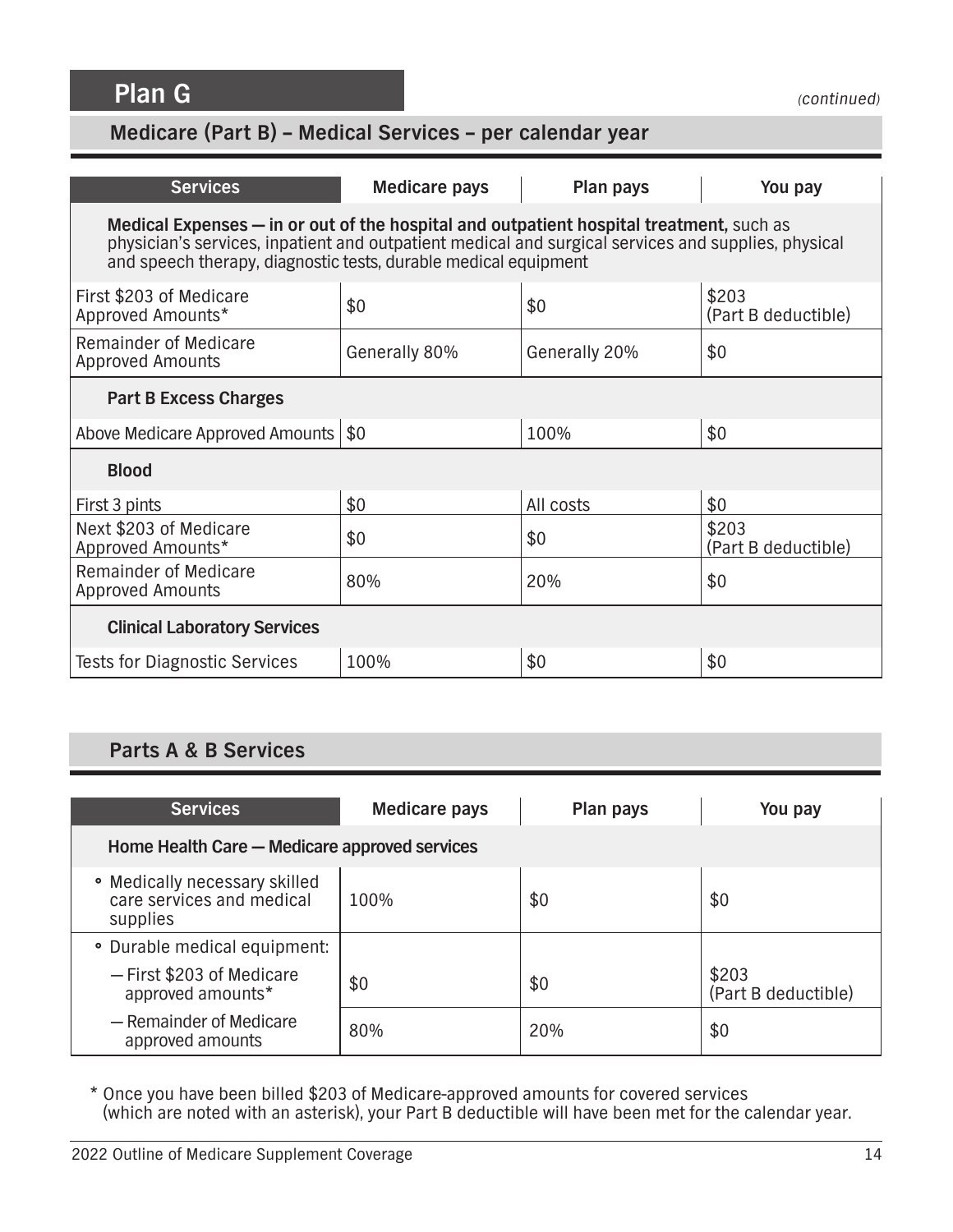## **Other Benefits – not covered by Medicare**

| <b>Services</b>                                                                                                                                            | <b>Medicare pays</b> | Plan pays                                           | You pay                                                  |
|------------------------------------------------------------------------------------------------------------------------------------------------------------|----------------------|-----------------------------------------------------|----------------------------------------------------------|
| Foreign Travel - not covered by Medicare<br>Medically necessary emergency care services beginning during the first 60 days of each trip<br>outside the USA |                      |                                                     |                                                          |
| First \$250 each calendar year                                                                                                                             | \$0                  | \$0                                                 | \$250                                                    |
| Remainder of Charges                                                                                                                                       | \$0                  | 80% to a lifetime<br>maximum benefit<br>of \$50,000 | 20% and amounts<br>over the \$50,000<br>lifetime maximum |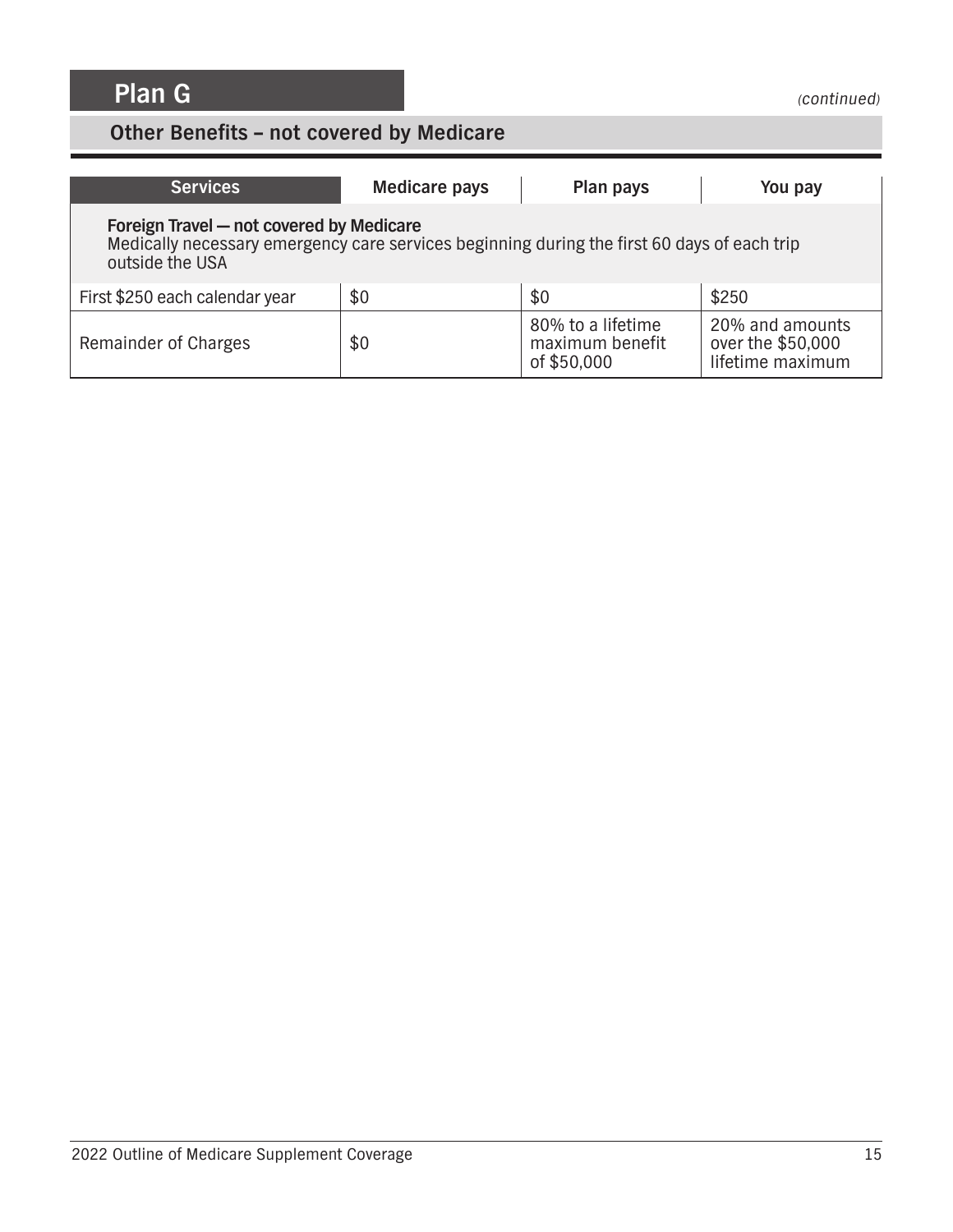**Plan N**

| <b>Services</b>                                                                                                                                                                                                               | <b>Medicare pays</b>                                                                                    | Plan pays                             | You pay   |  |
|-------------------------------------------------------------------------------------------------------------------------------------------------------------------------------------------------------------------------------|---------------------------------------------------------------------------------------------------------|---------------------------------------|-----------|--|
| Hospitalization*<br>Semiprivate room and board, general nursing and miscellaneous services and supplies                                                                                                                       |                                                                                                         |                                       |           |  |
| First 60 days                                                                                                                                                                                                                 | All but \$1,484                                                                                         | \$1,484<br>(Part A deductible)        | \$0       |  |
| 61 <sup>st</sup> thru 90 <sup>th</sup> day                                                                                                                                                                                    | All but \$371 a day                                                                                     | \$371 a day                           | \$0       |  |
| $91st$ day and after:<br>• While using 60 lifetime<br>reserve days                                                                                                                                                            | All but \$742 a day                                                                                     | \$742 a day                           | \$0       |  |
| · Once lifetime reserve<br>days are used:                                                                                                                                                                                     |                                                                                                         |                                       |           |  |
| - Additional<br>365 days                                                                                                                                                                                                      | \$0                                                                                                     | 100% of Medicare<br>eligible expenses | $$0**$    |  |
| - Beyond the additional<br>365 days                                                                                                                                                                                           | \$0                                                                                                     | \$0                                   | All costs |  |
| <b>Skilled Nursing Facility care*</b><br>You must meet Medicare's requirements, including having been in a hospital for at least 3 days and<br>entered a Medicare-approved facility within 30 days after leaving the hospital |                                                                                                         |                                       |           |  |
| First 20 days                                                                                                                                                                                                                 | All approved amounts                                                                                    | \$0                                   | \$0       |  |
| 21st thru 100th day                                                                                                                                                                                                           | All but \$185.50 a day                                                                                  | Up to \$185.50 a day                  | \$0       |  |
| 101 <sup>st</sup> day and after                                                                                                                                                                                               | \$0                                                                                                     | \$0                                   | All costs |  |
| <b>Blood</b>                                                                                                                                                                                                                  |                                                                                                         |                                       |           |  |
| First 3 pints                                                                                                                                                                                                                 | \$0                                                                                                     | 3 pints                               | \$0       |  |
| <b>Additional amounts</b>                                                                                                                                                                                                     | 100%                                                                                                    | \$0                                   | \$0       |  |
| <b>Hospice care</b>                                                                                                                                                                                                           |                                                                                                         |                                       |           |  |
| You must meet Medicare's<br>requirements, including a doctor's<br>certification of terminal illness                                                                                                                           | All but very limited<br>copayment/<br>coinsurance for<br>outpatient drugs and<br>inpatient respite care | Medicare<br>copayment/<br>coinsurance | \$0       |  |

- \* A benefit period begins on the first day you receive service as an inpatient in a hospital and ends after you have been out of the hospital and have not received skilled care in any other facility for 60 days in a row.
- \*\* NOTICE: When your Medicare Part A hospital benefits are exhausted, the insurer stands in the place of Medicare and will pay whatever amount Medicare would have paid for up to an additional 365 days as provided in the policy's "Core Benefits." During this time the hospital is prohibited from billing you for the balance based on any difference between its billed charges and the amount Medicare would have paid.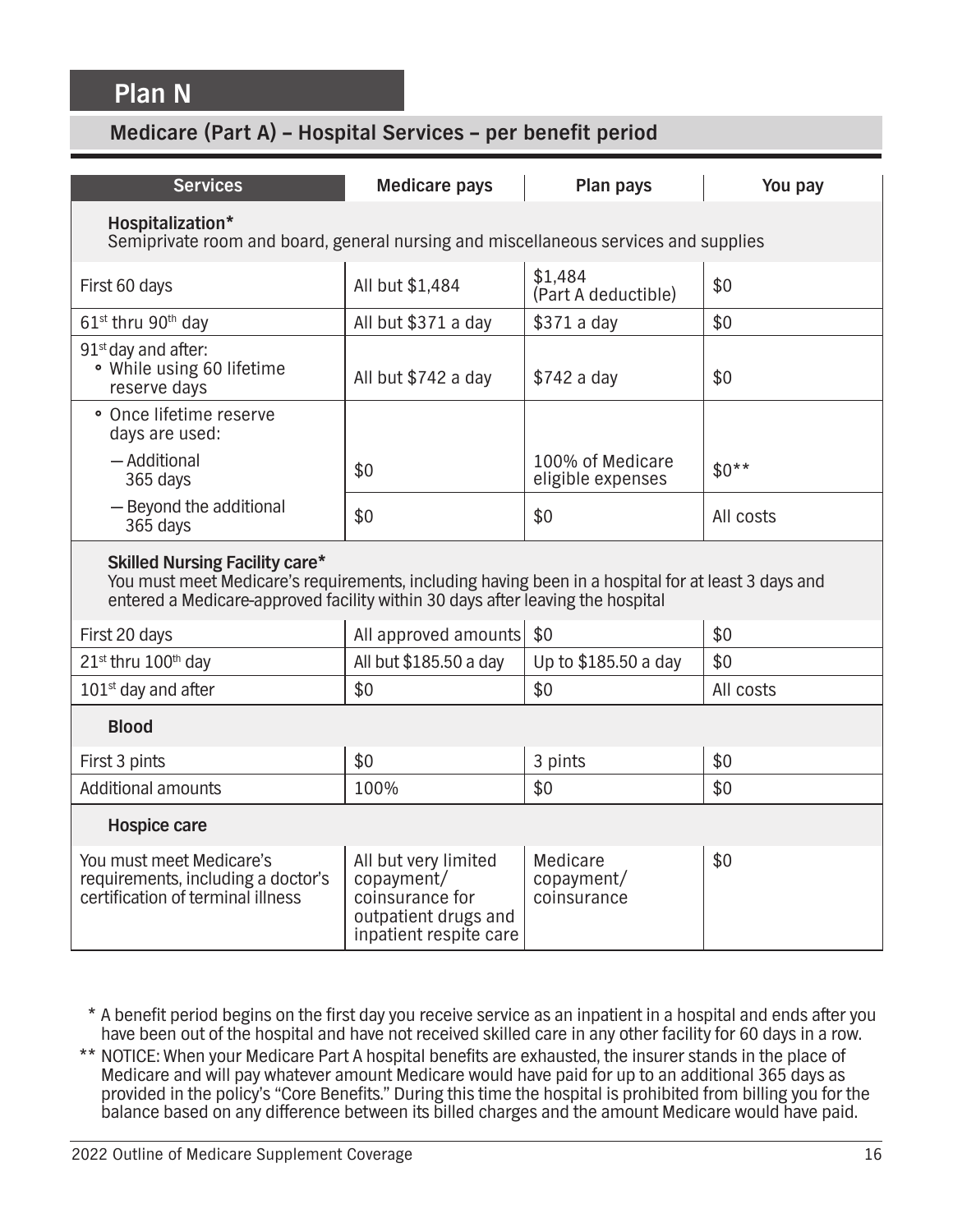**Plan N**

## **Medicare (Part B) – Medical Services – per calendar year**

| <b>Services</b>                                                                                                                                                                                                                                                   | <b>Medicare pays</b> | Plan pays                                                                                                                                                                                                                                                                        | You pay                                                                                                                                                                                                                                                   |  |
|-------------------------------------------------------------------------------------------------------------------------------------------------------------------------------------------------------------------------------------------------------------------|----------------------|----------------------------------------------------------------------------------------------------------------------------------------------------------------------------------------------------------------------------------------------------------------------------------|-----------------------------------------------------------------------------------------------------------------------------------------------------------------------------------------------------------------------------------------------------------|--|
| Medical Expenses - in or out of the hospital and outpatient hospital treatment, such as<br>physician's services, inpatient and outpatient medical and surgical services and supplies, physical<br>and speech therapy, diagnostic tests, durable medical equipment |                      |                                                                                                                                                                                                                                                                                  |                                                                                                                                                                                                                                                           |  |
| First \$203 of Medicare<br>Approved Amounts*                                                                                                                                                                                                                      | \$0                  | \$0                                                                                                                                                                                                                                                                              | \$203<br>(Part B deductible)                                                                                                                                                                                                                              |  |
| Remainder of Medicare<br><b>Approved Amounts</b>                                                                                                                                                                                                                  | Generally 80%        | Balance, other than<br>up to \$20 per office<br>visit and up to \$50<br>per emergency<br>room visit. The co-<br>payment of up to<br>\$50 is waived if the<br>insured is admitted<br>to any hospital and<br>the emergency<br>visit is covered as<br>a Medicare Part A<br>expense. | Up to \$20 per office<br>visit and up to \$50<br>per emergency<br>room visit. The co-<br>payment of up to<br>\$50 is waived if the<br>insured is admitted<br>to any hospital and<br>the emergency<br>visit is covered as<br>a Medicare Part A<br>expense. |  |
| <b>Part B Excess Charges</b>                                                                                                                                                                                                                                      |                      |                                                                                                                                                                                                                                                                                  |                                                                                                                                                                                                                                                           |  |
| Above Medicare<br><b>Approved Amounts</b>                                                                                                                                                                                                                         | \$0                  | \$0                                                                                                                                                                                                                                                                              | All costs                                                                                                                                                                                                                                                 |  |
| <b>Blood</b>                                                                                                                                                                                                                                                      |                      |                                                                                                                                                                                                                                                                                  |                                                                                                                                                                                                                                                           |  |
| First 3 pints                                                                                                                                                                                                                                                     | \$0                  | All costs                                                                                                                                                                                                                                                                        | \$0                                                                                                                                                                                                                                                       |  |
| Next \$203 of Medicare<br>Approved Amounts*                                                                                                                                                                                                                       | \$0                  | \$0                                                                                                                                                                                                                                                                              | \$203<br>(Part B deductible)                                                                                                                                                                                                                              |  |
| <b>Remainder of Medicare</b><br><b>Approved Amounts</b>                                                                                                                                                                                                           | 80%                  | 20%                                                                                                                                                                                                                                                                              | \$0                                                                                                                                                                                                                                                       |  |
| <b>Clinical Laboratory Services</b>                                                                                                                                                                                                                               |                      |                                                                                                                                                                                                                                                                                  |                                                                                                                                                                                                                                                           |  |
| <b>Tests for Diagnostic Services</b>                                                                                                                                                                                                                              | 100%                 | \$0                                                                                                                                                                                                                                                                              | \$0                                                                                                                                                                                                                                                       |  |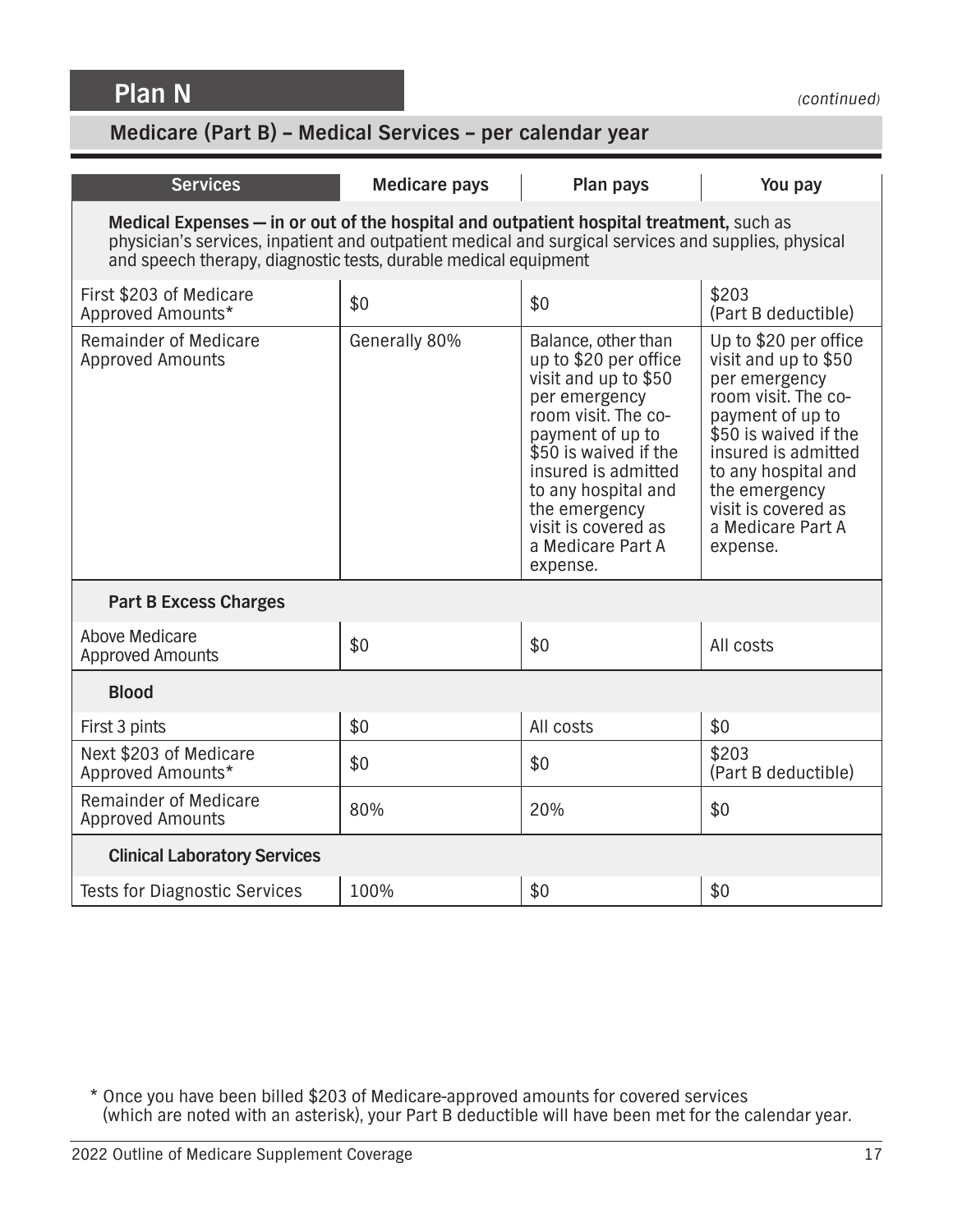### **Parts A & B Services**

| <b>Services</b>                                                        | <b>Medicare pays</b> | Plan pays | You pay                      |
|------------------------------------------------------------------------|----------------------|-----------|------------------------------|
| Home Health Care - Medicare approved services                          |                      |           |                              |
| • Medically necessary<br>skilled care services and<br>medical supplies | 100%                 | \$0       | \$0                          |
| • Durable medical equipment:                                           |                      |           |                              |
| - First \$203 of Medicare<br>approved amounts*                         | \$0                  | \$0       | \$203<br>(Part B deductible) |
| - Remainder of Medicare<br>approved amounts                            | 80%                  | 20%       | \$0                          |

## **Other Benefits – not covered by Medicare**

| <b>Services</b>                                                                                                                                            | <b>Medicare pays</b> | Plan pays                                           | You pay                                                  |  |
|------------------------------------------------------------------------------------------------------------------------------------------------------------|----------------------|-----------------------------------------------------|----------------------------------------------------------|--|
| Foreign Travel - not covered by Medicare<br>Medically necessary emergency care services beginning during the first 60 days of each trip<br>outside the USA |                      |                                                     |                                                          |  |
| First \$250 each calendar year                                                                                                                             | \$0                  | \$0                                                 | \$250                                                    |  |
| Remainder of Charges                                                                                                                                       | \$0                  | 80% to a lifetime<br>maximum benefit<br>of \$50,000 | 20% and amounts<br>over the \$50,000<br>lifetime maximum |  |

 <sup>\*</sup> Once you have been billed \$203 of Medicare-approved amounts for covered services (which are noted with an asterisk), your Part B deductible will have been met for the calendar year.